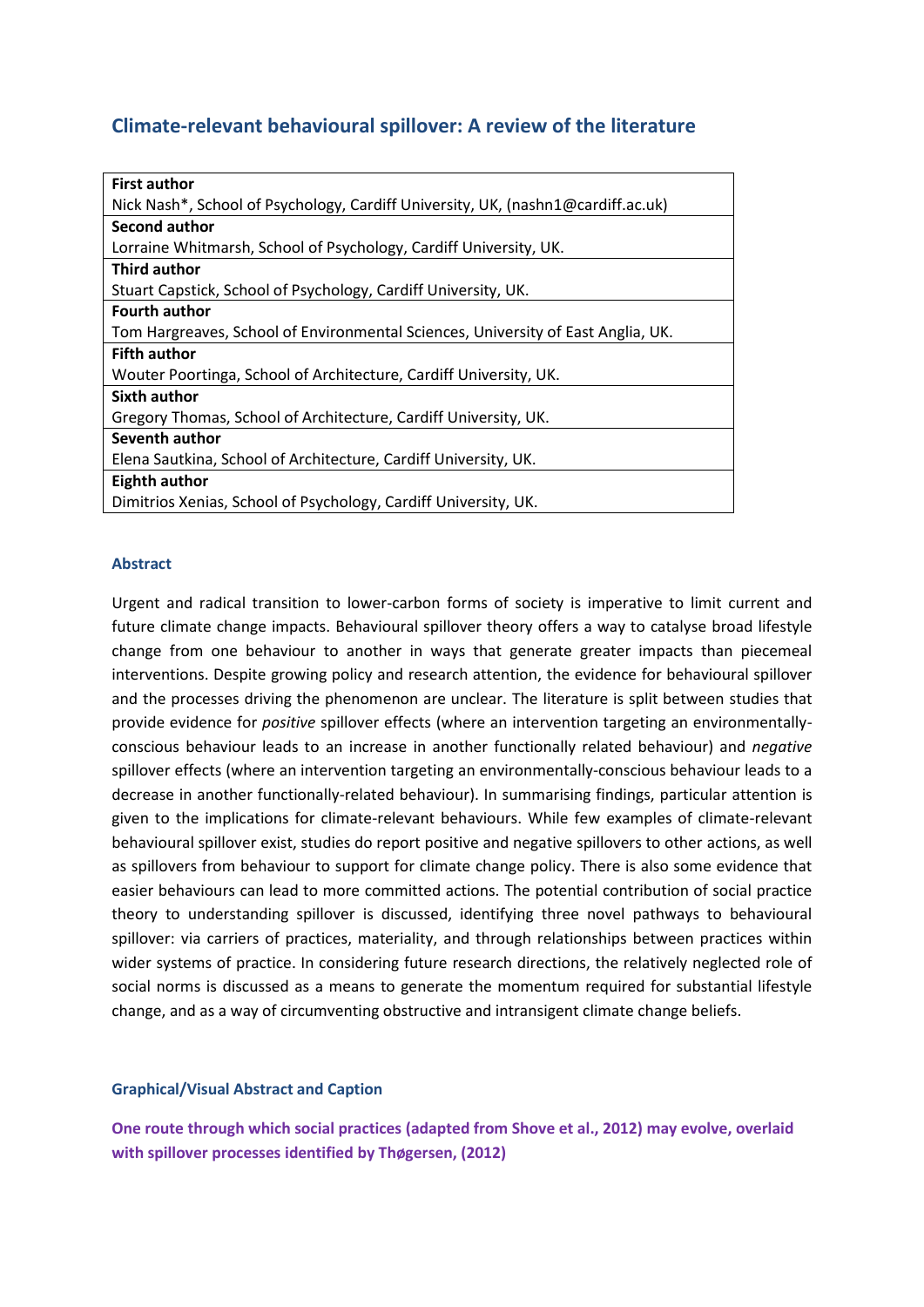

#### **Introduction**

Environmental problems that derive from anthropogenic climate change are diverse and multifaceted, yet their origins share a common root in human behaviour (Steg, Bolderdijk, Keizer & Perlaviciute, 2014)[1]. Mitigating and adapting to the numerous challenges posed by climate change impacts will not be achieved by piecemeal solutions; what is required is more fundamental and farreaching lifestyle change (Thøgersen & Crompton, 2009[2]; Corner & Randall, 2011)[3]. In this review we evaluate the prospects for behavioural spillover as a platform on which to build more sustainable lifestyles. Behavioural spillover theory focuses on the dynamic interrelationships between behaviours, and the processes linking these, in order to identify the catalysts that bring about wider behaviour change (Defra, 2008)[4]. From an applied perspective, research indicates that relatively modest changes to lifestyles might substantially reduce carbon emissions (Dietz, Gardner, Stern & Vandenbergh, 2009)[5]; additionally, voluntary behaviour change could avoid the need for costly regulation and risk of public resistance (Carter & Ockwell, 2007)[6]. From a theoretical perspective, behavioural models could be improved by shifting focus from individual actions toward more expansive and contextual behavioural perspectives. Two principal forms of behavioural spillover are covered in the literature, with relatively little crossover between them. Most studies have looked at *positive* behavioural spillover (where an increase in one environmentally-friendly behaviour leads to an *increase* in other behaviours – e.g. Lanzini & Thøgersen, 2014)[7]. Fewer studies have investigated *negative* behavioural spillover (where an increase in one environmentally-friendly behaviour leads to a *decrease* in other behaviours - e.g. Truelove, Yeung, Carrico, Gillis & Toner Raimi, 2016)[8]. The literatures on each are rendered more complex by the range of approaches, constructs and processes governing behavioural interrelationships. The literature on positive spillover covers phenomena taking in cognitive dissonance, behavioural clustering, and response generalisation; while moral licensing, rebound effects, and the contribution ethic are analogous to negative spillover.

Reflective of a growing interest in behavioural spillover, there have been previous reviews of the literature published since 2011; one in the UK grey literature incorporating anecdotal behaviour change practitioner evidence and empirical work on behavioural consistency (Austin, Cox, Barnett & Thomas, 2011)[9], an academic review in the US (Truelove, Caricco, Weber, Raimi & Vandenbergh,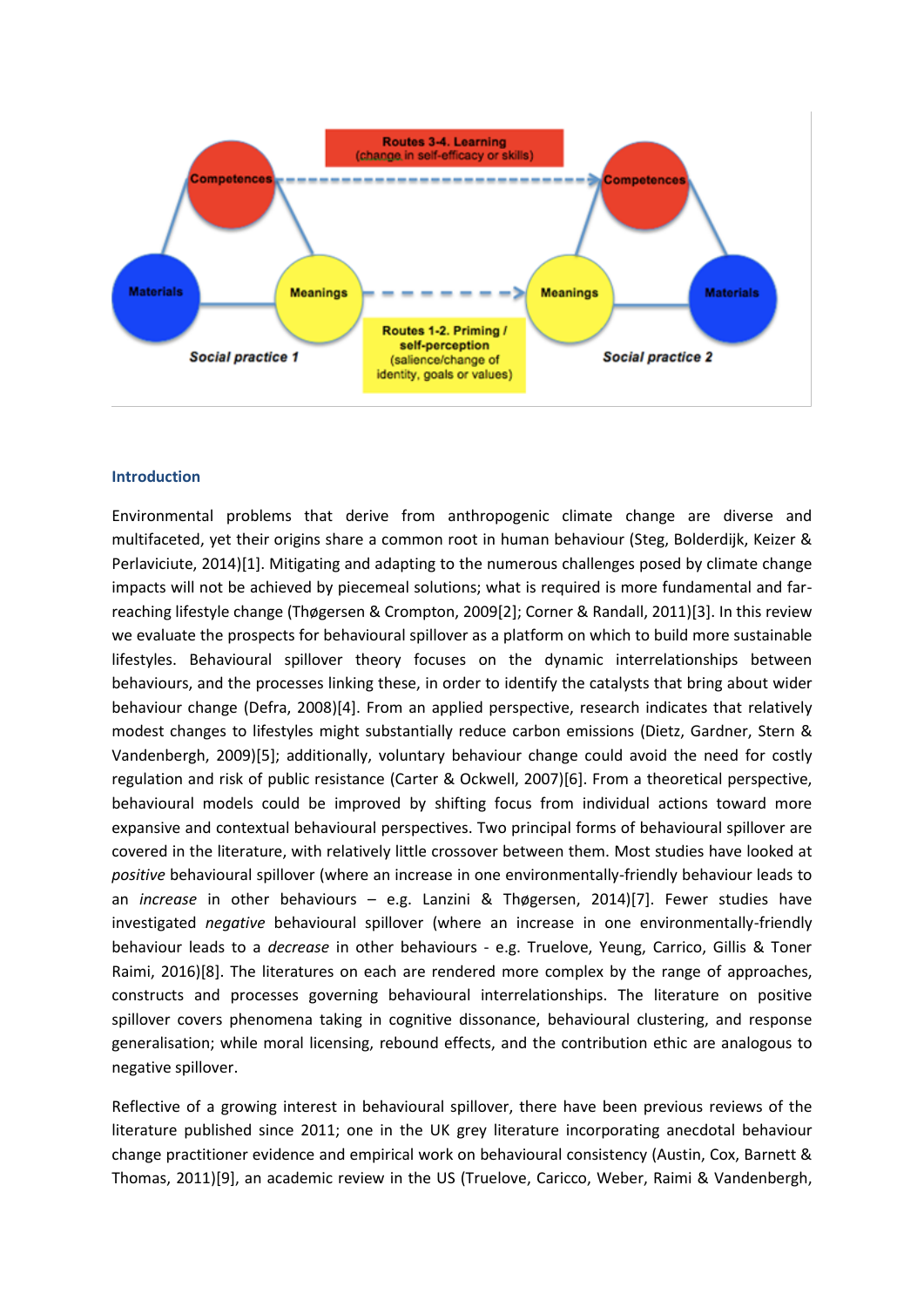2014)[10] in which the authors discuss the relevance of decision modes (and other factors) to behavioural spillover, a behavioural economics review of cross-domain spillover effects (Dolan & Galizzi, 2015)[11], and a review of temporal and contextual spillover (Nilsson, Bergquist & Schultz, 2016)[12]. Our review builds on this previous work and extends theory and application by making a number of novel contributions to the field. In reviewing the literature we cover new findings from some of the most recent studies published in this expanding field, including spillover effects across settings. In addition, following recent critiques of social psychological approaches to behaviour change (e.g. Batel, Castro, Devine-Wright & Howarth, 2016)[13], our review is the first that incorporates a social practice perspective to behavioural spillover. We also explore the potential of social norms for encouraging behavioural spillover, which has been relatively neglected in the literature. Furthermore, this is the first review to focus on the climate-relevant aspects of behavioural spillover. In the literature, while 'pro-environmental' and 'climate-relevant' behaviours are commonly conflated, climate-relevant behaviours are distinct, and therefore warrant special attention (Biesbrook, Klosterman, Termeer & Kabat, 2011)[14] not least because some proenvironmental behaviours as typically construed in the literature are relatively inconsequential for addressing climate change.

In accordance with the above, this review has four aims. After briefly defining behavioural spillover, we provide summaries of studies identifying positive and negative behavioural spillover. We then investigate the evidence for the potential processes underpinning behavioural spillover, including identity and consistency processes, knowledge and self-efficacy, values, norms and goals, and allied processes including moral licensing, rebound effects, the contribution ethic, and single-action bias. Following this, we consider climate change and climate-relevant actions as a special case in terms of promoting behavioural spillover. Finally, we investigate the potential contribution of social practice theory to understanding behavioural spillover, in light of emerging arguments for the utility of social psychological and practice approaches to re-energising fields of enquiry (Kurz, Gardner, Verplanken & Abraham, 2015)[15]. We conclude by bringing together findings and setting out areas for future theoretical development and applied work, highlighting the difficulty of targeting values and decisions, and discussing social norms as a potential way to encourage behavioural spillover.

# **DEFINING BEHAVIOURAL SPILLOVER**

Behavioural spillover can generally be defined as an *observable* and *causal* effect one behaviour has on another (Poortinga, Whitmarsh & Suffolk, 2013)[16]. More specifically, to constitute spillover, the behaviours must be *different* (i.e. not related components of a single behaviour), *sequential* (where one behaviour follows another), sharing a *motive* (e.g. pro-environmentalism), and involving a common *link* (e.g. reducing CO<sub>2</sub> emissions - Dolan & Galizzi, 2015)[11]. In addition to observable changes, indicators of spillover-related effects might include less observable (conscious or unconscious) changes through parallel processes including *identity* (Poortinga et al., 2013)[16], *values* (Thøgersen & Noblet, 2012)[17] and *knowledge/awareness* (Thøgersen, Haugaard & Olesen, 2010)[18].

In addition to *deliberate interventions* designed to trigger behavioural spillover, spillover effects may also occur from other kinds of behavioural interventions, changes in awareness, availability of infrastructure and resources, and technological advances and policy change. In some cases, people may also be relatively unaware or disinterested in the environmental impact of their actions, though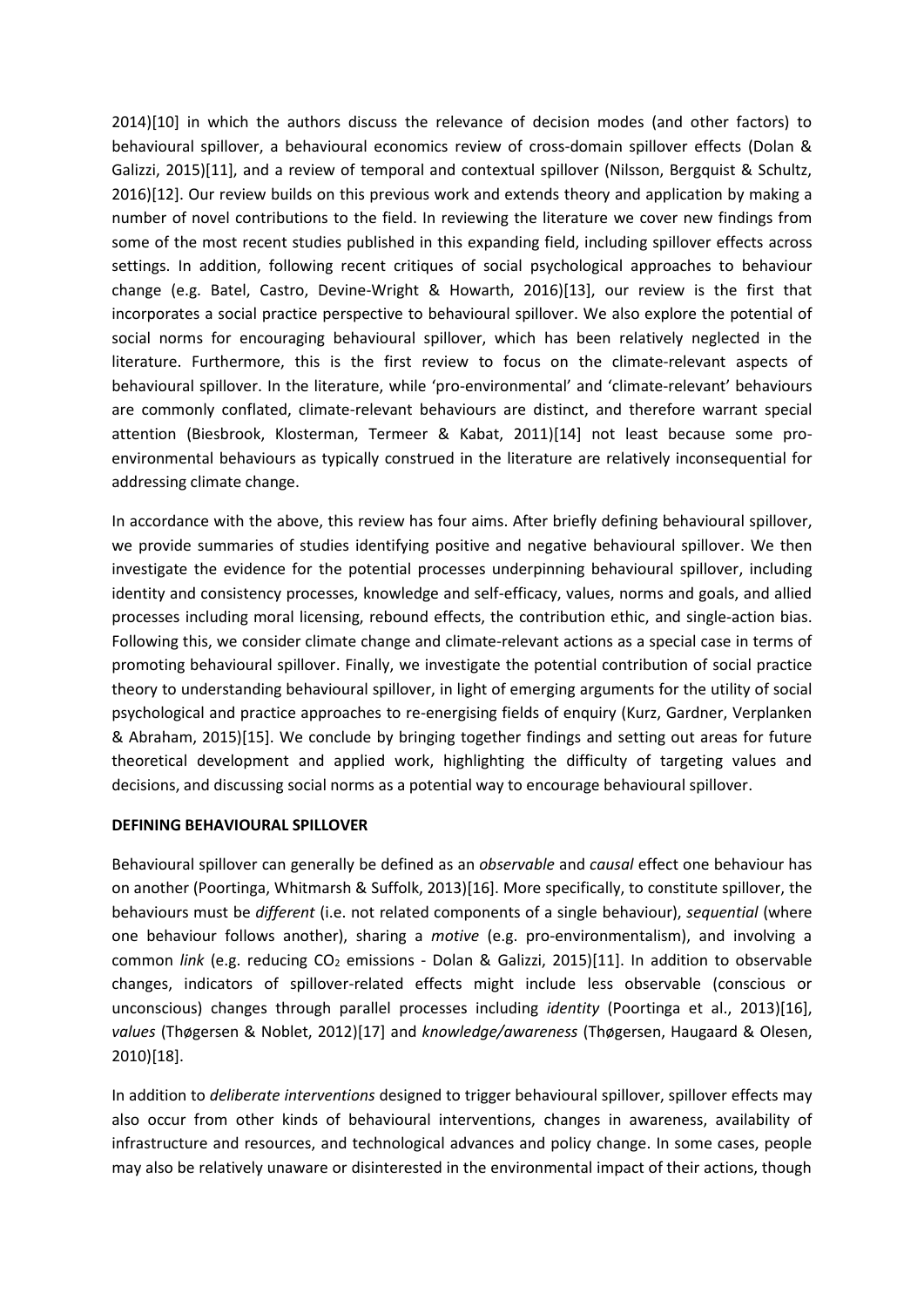behavioural spillover may still occur irrespective of an individual's mindset (e.g. where actions are motivated by other goals such as financial interest). Spillover effects may also extend beyond proenvironmental taxonomies, e.g. influencing prosocial (Howell, 2013[19]; Howell & Allen, 2016)[20], and health-related actions (Karmarkar & Bollinger, 2015)[20]. Exploring these broader processes can also illuminate the wider consequences (and antecedents) of behaviour change interventions. Understanding decision-making processes beyond pro-environmental behaviour is also consistent with an interdisciplinary focus, and reflective of alternative (e.g. social practice) approaches to salient and socially meaningful '*bundles of practices*' (Schatzki, 2010)[22] that have often been disinclined to think of people's actions in terms of discrete behaviours.

# **REVIEW OF THE BEHAVIOURAL SPILLOVER LITERATURE**

We now move on to discuss work on positive and negative behavioural spillover, doing so separately for reasons of clarity because, while there are some notable overlaps, each draws heavily on distinct literatures. Positive behavioural spillover research has emerged chiefly from the social sciences (e.g. psychology, behavioural economics, marketing, management). Research on negative spillover is also found in the social science literature, as well as a broader range of disciplines including economics and energy modelling (Sorrell, Dimitropoulos & Sommerville, 2009[23]; but see also Gillingham, Kotchen, Rapson & Wagner, 2013)[24]. In practice, other than a few studies (e.g. Gneezy, Imas, Brown, Nelson & Norton, 2012)[25], it is unclear whether positive or negative behavioural spillover occurs more often and how associated processes interact, largely owing to these distinct literatures.

Much of the evidence for behavioural spillover examines correlates of common, private-sphere actions (e.g. recycling), which often represent only marginal ecological impact (Thøgersen & Crompton, 2009)[2]. Very little research has targeted committed, public sphere actions (e.g. political advocacy; though for an exception see Lanzini & Thøgersen, 2014)[7], which is consistent with the tractability of common, private-sphere actions to behavioural intervention studies (Capstick, Lorenzoni, Corner & Whitmarsh, 2014)[26]. In addition, while the majority of the behavioural spillover literature looks at relationships between generic pro-environmental behavioural taxonomies, we pay particular attention to climate-relevant actions. Whereas pro-environmental behaviours comprise actions intended to minimise negative environmental impacts in general and often unspecified ways, climate-relevant behaviours are primarily geared toward reduction of  $CO<sub>2</sub>$ and other greenhouse gas (GHG) emissions (Kollmuss & Agyeman, 2002)[27]. For purposes of clarity and inclusivity, when referring to both we use the term 'environmentally-conscious behaviour(s)'. Where climate change-relevant actions have been included in the literature, the sole focus has been mitigation; there appears to be no application of spillover theory to climate change adaptation behaviours. This is most likely because spillover processes are commonly considered to equate to pro-environmental intent in ways more relevant to mitigation than to adaptation (Howell, Capstick & Whitmarsh, 2016)[28].

# **Empirical evidence for positive behavioural spillover**

Various correlational studies demonstrate that environmentally-conscious behaviours often co-occur (Barr, Shaw, Coles & Prillwitz, 2010[29]; Thøgersen, 1999)[30] - though correlations between similar behaviours tend to be weak in magnitude (Thomas, Poortinga & Sautkina, 2016)[31]. Factor analytic research has revealed that behaviours cluster into distinct conceptual categories, e.g. 'waste and recycling', 'green consumption' and 'transportation' (Lynn, 2014[32]; Whitmarsh & O'Neill,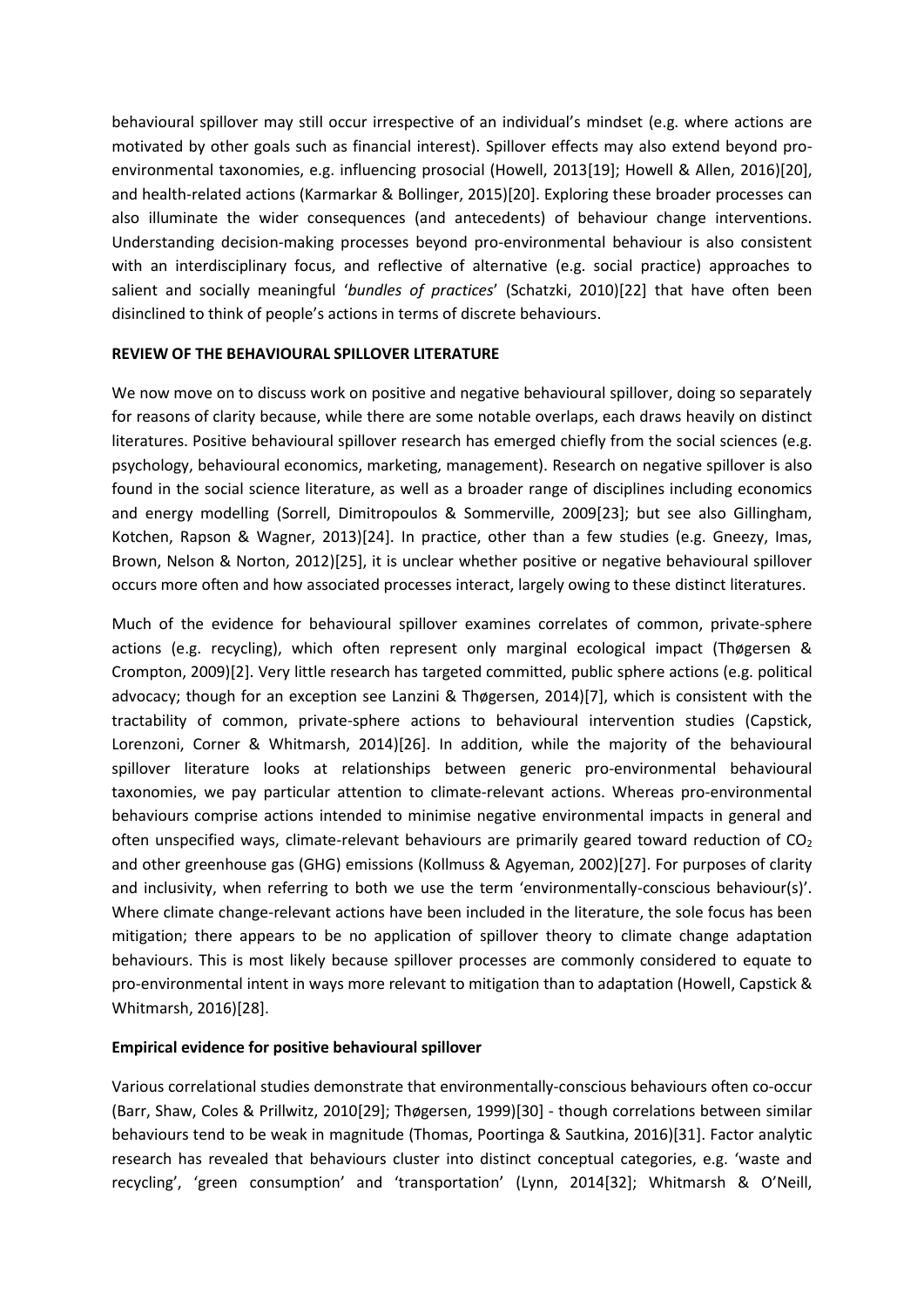2010)[33]. Therefore, if an individual engages in one behaviour from a given cluster, they are likely to also do others (Thøgersen & Ölander, 2006[34]; Thøgersen, 1999[30]; Daneshvary, Daneshvary & Schwer, 1998[36]; Bratt, 1999)[37]. Other studies show that people do also engage in dissimilar behaviours (Thøgersen & Ölander, 2003)[37], and that engaging in actions such as green consumption and eco-driving can lead to non-behavioural changes, such as *intentions* to engage in other dissimilar actions such as reducing meat consumption (van der Werff, Steg & Keizer, 2013a)[38], and environmental *policy support* (Thøgersen & Noblet (2012[17); Willis & Schor (2012)[39]. Policy support and reducing meat consumption have been identified as particularly effective ways to mitigate climate change (Bullard & Johnson, 2000[40]; Carlsson-Kanyama & González (2009)[41], therefore offer some indication that higher-impact climate-relevant actions can follow less impactful ones and may be amenable to spillover processes.

While correlational studies demonstrate co-occurrence between behaviours, they do not provide clear causal evidence of behavioural spillover. This is because reverse causality and the influence of common factors cannot be completely ruled out (Thøgersen, 2012)[42]. Studies using longitudinal designs offer better evidence of potential behavioural spillover. Thøgersen and Ölander (2003)[37] measured variations in behavioural engagement across three time points, concluding that high levels of recycling led to higher frequencies of future organic food purchasing and public transport use. Conversely, buying more organic food was linked to lower levels of future recycling. While recycling and organic food have been linked to lowering emissions (Moloney, Horne, Ralph & Fien, 2010[43]; Scialabba & Müller-Lindenlauf, 2010)[44], spillovers to actions such as public transport use provide evidence of the adoption of behaviours with increasing impact on emissions reductions (Chapman, 2007)[45].

Lanzini and Thøgersen (2014)[7], report positive spillover effects following a six-week intervention promoting the purchase of organic food and eco-labelled products, on a behaviour that included climate-relevant actions such as travel mode choice, recycling, energy/water conservation, and volunteering for a green cause - though effects were found only for those who performed these behaviours infrequently prior to the intervention. While such results are promising, caution must be taken as longitudinal designs remain limited by a reliance on self-reported behaviour (Bleys, Defloor, Van Ootegem & Verhofstadt, 2017)[46] and the influence of other causal factors (Truelove et al., 2014)[10]. In one of few examples of behavioural spillover studies using non-self-report data, Juhl, Fenger and Thøgersen (in press)[47] investigated the adoption of organic products using retail scanner and shopper loyalty card data of Danish consumers over 20 months. Consistent with behavioural spillover, results showed a consistent spillover effect from purchasing organic dairy products to a range of other organic food products.

Poortinga et al. (2013)[16] investigated behavioural spillover effects following the introduction of a single-use plastic bag charge in Wales, UK, but found only marginal increases in a number of other pro-environmental behaviours following the charge. Additional research using longitudinal data also found very small effects of behavioural spillover in the country where a bag charge was introduced, with stronger spillover effects in countries where no charge was enforced (Thomas et al., 2016)[31]. They speculate that the extrinsic nature of the charge might have accounted for a lack of spillover. However, a Swedish study examining the effects of an intervention comprising a vehicle congestion charging policy did detect behavioural spillover effects (Kaida & Kaida, 2015)[48] – though in the Swedish study, participants were exposed to the congestion charge for significantly longer, which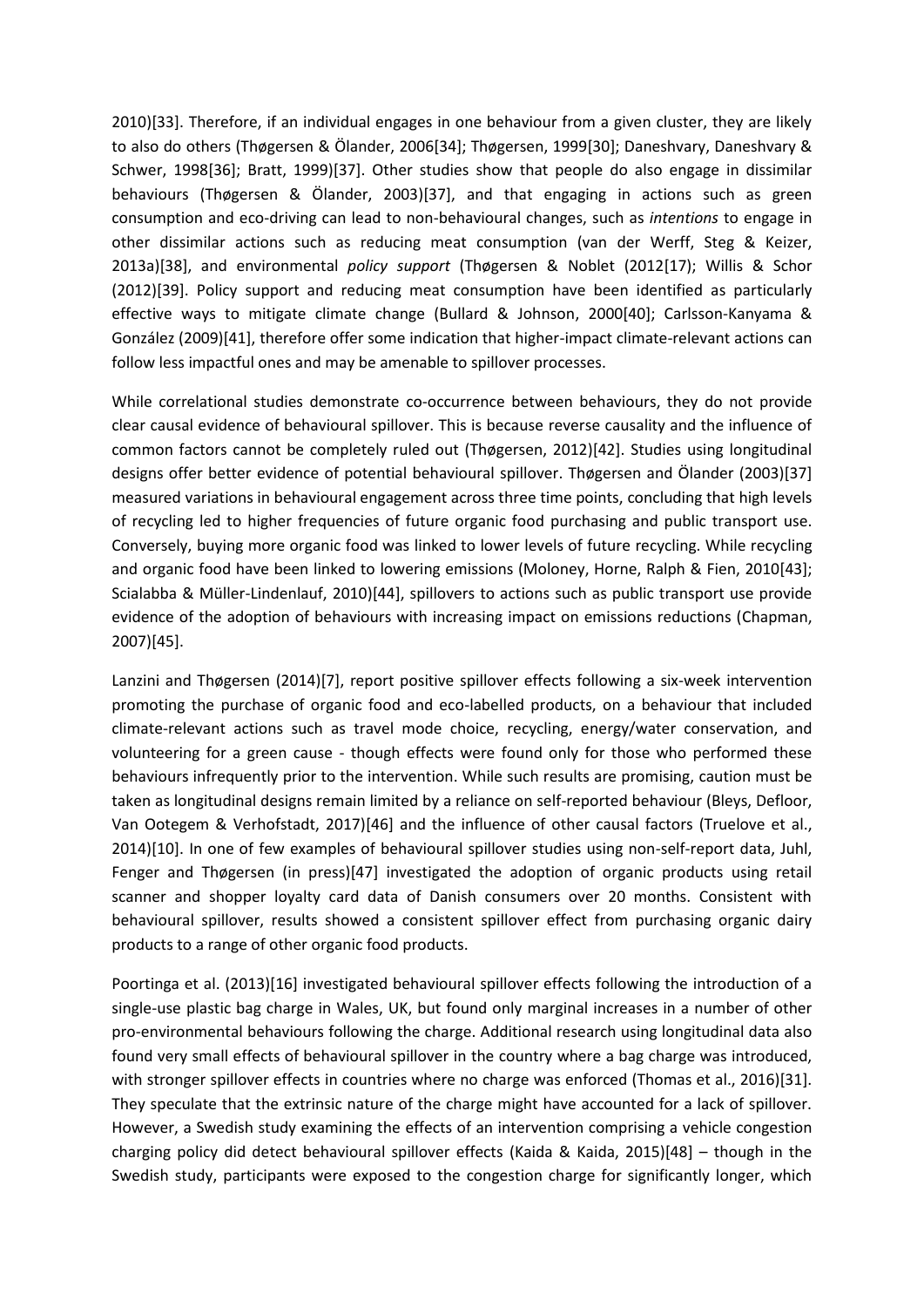could have had a stronger influence on identity over time, which may have been why behavioural spollover was detected in the Swedish, but not in the Welsh study.

While behavioural similarity might account for the adoption of environmentally-conscious actions in some cases, recent research has found that activities such as energy-conservation behaviours are not conceptually related to pro-environmental motives (Gabe-Thomas, Walker, Verplanken & Shaddick, 2016)[49]. Moreover, most people are simply unaware of how much energy common lifestyle activities consume (Bleys et al., 2017)[46]. While correlations between dissimilar behaviours suggest the possibility of wider spillover effects, the reasons for consistency are not well understood. Nonetheless, promoting a holistic view of environmentally-conscious behaviours might help to strengthen the links between behaviours (Kaiser 1998)[50], though factors beyond conceptual relatedness such as perceived cost, effort, knowledge and experience, are also likely to determine whether one behaviour causes the adoption of another (Karlin, Davis, Sanguinetti, Gamble, Kirkby & Stokols, 2014)[51].

## *Positive behavioural spillover across settings*

Further to the evidence for positive behavioural spillover within a given setting, other research has investigated the conditions for behavioural consistency between settings, (e.g. Nilsson, et al., 2016)[12]. Some studies show that behavioural consistency in one setting predicts consistency in another, in the context of recycling at home influencing recycling at work, based on prior experience and close correspondence between behaviours (Lee, DeYoung & Marans, 1995[52]; Tudor, Barr & Gilg, 2007)[53]. With particular reference to climate-relevant behaviour, other research has observed the transfer of energy conservation actions from work to home, predicted by identification with the employer's environmental ethos (Rashid & Mohammad, 2011)[54]. Andersson, Eriksson and Von Borgstede (2012)[55] report a similar effect for recycling and waste-related actions in which recycling at work increased concern and pro-environmental identity, which in turn boosted selfefficacy, leading to recycling at home. Though Littleford, Ryley and Firth (2014)[56] claim not to have found behavioural spillover effects, they noted that energy-conscious behaviours performed at home and work were similar in terms of shared equipment (using computers) and behavioural sequences (switching off electrical appliances when leaving the room). Similarly, Margetts and Kashima (2017)[57] report that green consumption predicted another financially committed action (charitable donations), but not non-financial commitments (e.g. donating one's time to charity work). Other work argues that contextual spillover occurs because pro-environmental values are of sufficient strength to transcend differences between settings (Rashid & Mohammad, 2011)[54]. Other research has however found significant variability in the consistency of environmentallyconscious behaviours across contexts (Maki & Rothman, 2016)[58]. Barr, Shaw, Coles and Prillwitz (2010)[59] report that people who conserve energy at home are less consistent in other settings, e.g. when on holiday. Behavioural consistency may also be constrained by differences in perceived autonomy and sense of responsibility to take action in different contexts (Steg, 2008[60]; Dwyer, Maki & Rothman, 2015)[61]. Consistency can also be facilitated or limited by the availability of resources and infrastructure (Kaiser & Schultz, 2009)[62], and the social dynamics of the setting (Maki & Rothman, 2016)[58].

The evidence on positive contextual spillover provides some evidence for behavioural consistency across different settings, linked to different psychological and structural factors. Where behavioural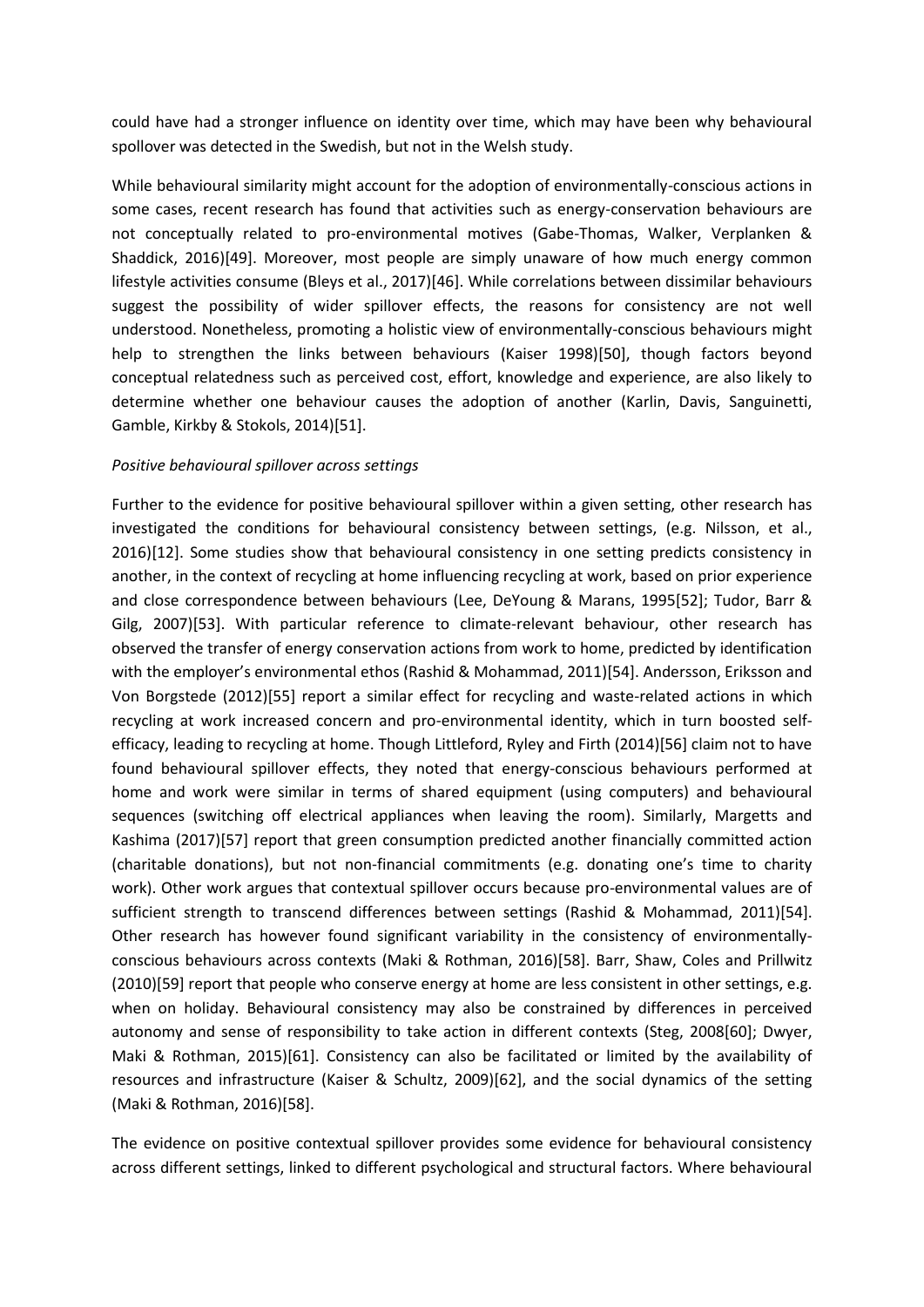consistency is found it appears that similarity of salient features in each context may produce spillover. However, there is little evidence for contextual spillover effects involving different behaviours. While environmental values and behaviour may be considered to originate from privatesphere influences such as parenting (Chawla, 1999)[63], workplace green initiatives can also spread to the home. Highlighting contextual specificity is also consistent with the broader literature on climate-relevant behaviour and habits, in which behaviours are strongly determined by contextual cues including location, timing and social influence (Verplanken & Wood, 2006)[64].

## **EMPIRICAL EVIDENCE FOR NEGATIVE BEHAVIOURAL SPILLOVER**

A different literature postulates that performing one environmentally-conscious behaviour can make the performance of others behaviours less likely. We discuss a number of different types of negative spillover effects in the following sections, including rebound effects (where macro-level changes in technical efficiency lead to price adjustments and subsequent demand for a resource, affecting decision-making at the individual level), and moral licensing (in which performing one morallyvirtuous behaviour creates a sense of entitlement to subsequent moral laxity). Thøgersen (1999)[30] reported negative correlations between recycling and perceived obligations to avoid excessive packaging waste when shopping – though self-reported shopping behaviour suggested a positive spillover effect. As mentioned above, Thøgersen and Ölander (2003)[37] report that purchasing organic food subsequently predicted lower use of public transportation, which could cancel out the emissions reductions achieved from potential positive behavioural spillover from recycling to public transport use. Meanwhile, following an intervention to promote domestic energy conservation based on smart meter feedback information, though participants decreased their energy consumption, subsequent investment in other energy efficiency measures also decreased compared with a control group (McCoy & Lyons, 2016)[65]. Negative spillover effects may occur where one behaviour is perceived to compensate for another. Catlin and Wang (2013)[66] found that people generated significantly more paper waste when a recycling bin was present than when a conventional bin was present. Group differences may also moderate negative spillover effects. In a recent US study, Truelove et al. (2016)[8] observed that Democrats who were persuaded to recycle a plastic water bottle were subsequently less willing to donate to a green campaign fund, though a similar pattern was not found for Republicans.

Evaluation of the initial behaviour in the context of identity may also influence the direction of spillover. Gneezy et al. (2012)[25] found that an initial *high-cost* behaviour is more likely to be perceived as diagnostic of a pro-social identity, increasing the likelihood of subsequently acting in a pro-social way. Conversely, an initial *low-cost* behaviour is less likely to be interpreted as reflective of a pro-social identity, reducing the likelihood of subsequently acting more pro-socially. As with positive behavioural spillover, behavioural perceptions and identity processes may also underpin negative spillover.

# **Moral licensing**

Performing an initial morally virtuous behaviour can create the perception of moral entitlement to subsequent self-indulgent or morally-questionable behaviour (Merritt, Effron & Monin, 2010)[67]. Moral licensing effects have been observed in environmental decision-making, where environmentally-conscious product choices have been linked with subsequent dishonesty (Mazar & Zhong, 2010)[68] - though issues have been raised regarding the artificiality of the experimental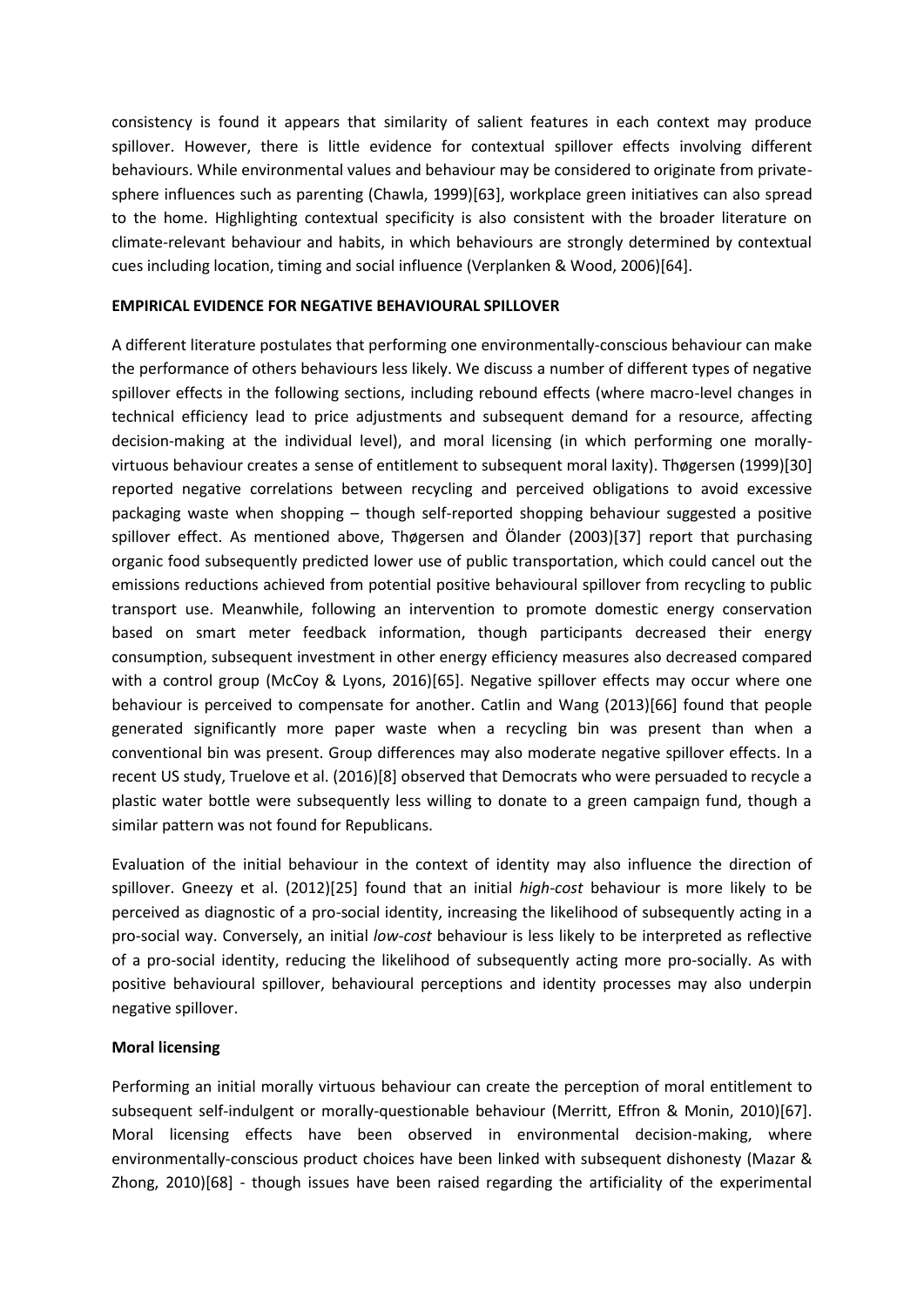method and sample (Thøgersen, 2012)[42]. As highlighted above, similar licensing effects have been observed between taking one's own bags to the supermarket and purchasing organic food, and increased purchases of unhealthy snacks (Karmarkar & Bollinger, 2015)[21], while donating to charity predicted lower intentions to take action to reduce environmental pollution (Meijers, Verlegh, Noordewier & Smit, 2015)[69]. Buying a fuel-efficient vehicle has also been linked to reductions in environmentally responsible driving behaviour, including reduced willingness to limit mileage (Jansson, Marell & Nordlund, 2010[70]; Klöckner, Nayum & Mehmetoglu, 2013)[71]. As with some of the positive spillover studies, caution should be exercised when interpreting the findings of these studies as the influence of common variables cannot be ruled out. Moral licensing effects may be neutralised if individuals are reminded of a prior unethical action (Zhong & Liljenquist, 2006)[72]; e.g., Sachdeva, Iliev and Medin (2009)[73] found that pro-environmental behavioural intentions increased when participants were asked to write negative self-descriptions, in comparison to positive self-descriptions. Other research has proposed that fostering intrinsic motivation and sense of moral obligation through strengthening pro-environmental identity might also help to counter moral licensing effects (van der Werff, Steg & Keizer, 2013b)[74].

Affirmation of moral credentials may be central to the moral licensing effect, yet the idea of zigzagging between morally-polarised options in order to regulate moral self-image, appears to conflict with the desire to appear morally consistent; e.g. Juhl et al. (2017)[47] report the gradual spread of organic food purchasing among Danish consumers, in contrast to moral licensing expectations. This may be partly due to the general salience of the cultural context. Sachdeva et al. (2009)[73] propose that licensing effects occur because people differ in the degree to which they are connected to an issue, leading to lower levels of moral aspiration for those who are relatively unconnected. This leads them to disengage from environmentally-conscious behaviour more quickly than those who are more deeply committed, with higher moral aspirations. Mullen and Monin (2016)[75] add that consistency can also be improved when a person focuses abstractly on the connection between the initial behaviour and their values, whereas consistency is lost when concretely focusing on what has been accomplished by the initial behaviour. Therefore, finding ways to connect people to environmental issues by appealing to intrinsic values they already hold may help to limit moral licensing effects and improve behavioural consistency.

# **Contribution ethic and the single action bias**

Self-serving biases operate by persuading in favour of inaction (minimising a person's time and trouble), and may also interrupt behavioural spillover. The contribution ethic refers to the perception of the extent to which an individual feels they have made an appropriate contribution to a moral good such as the environment (Guagnano, Dietz & Stern, 1994)[76]. If a person perceives that they have fulfilled their obligations they may feel justified in 'resting on their laurels' (Thøgersen & Crompton, 2009)[2]. Such perceptions may rest partly on social norms and comparisons with others involving perceived inequity, e.g., linked to the notion of why one should act if others are not (Gifford, 2011)[77]. Thøgersen (1999)[30] reported that Danish consumers were less likely to contemplate reducing packaging waste when shopping, if they recycled, as this was believed to address the problem.

The single action bias (Weber, 1997[78]; 2006)[79] refers to the phenomenon that if two actions are perceived as fulfilling the same goal (e.g. reducing carbon emissions), they may be viewed as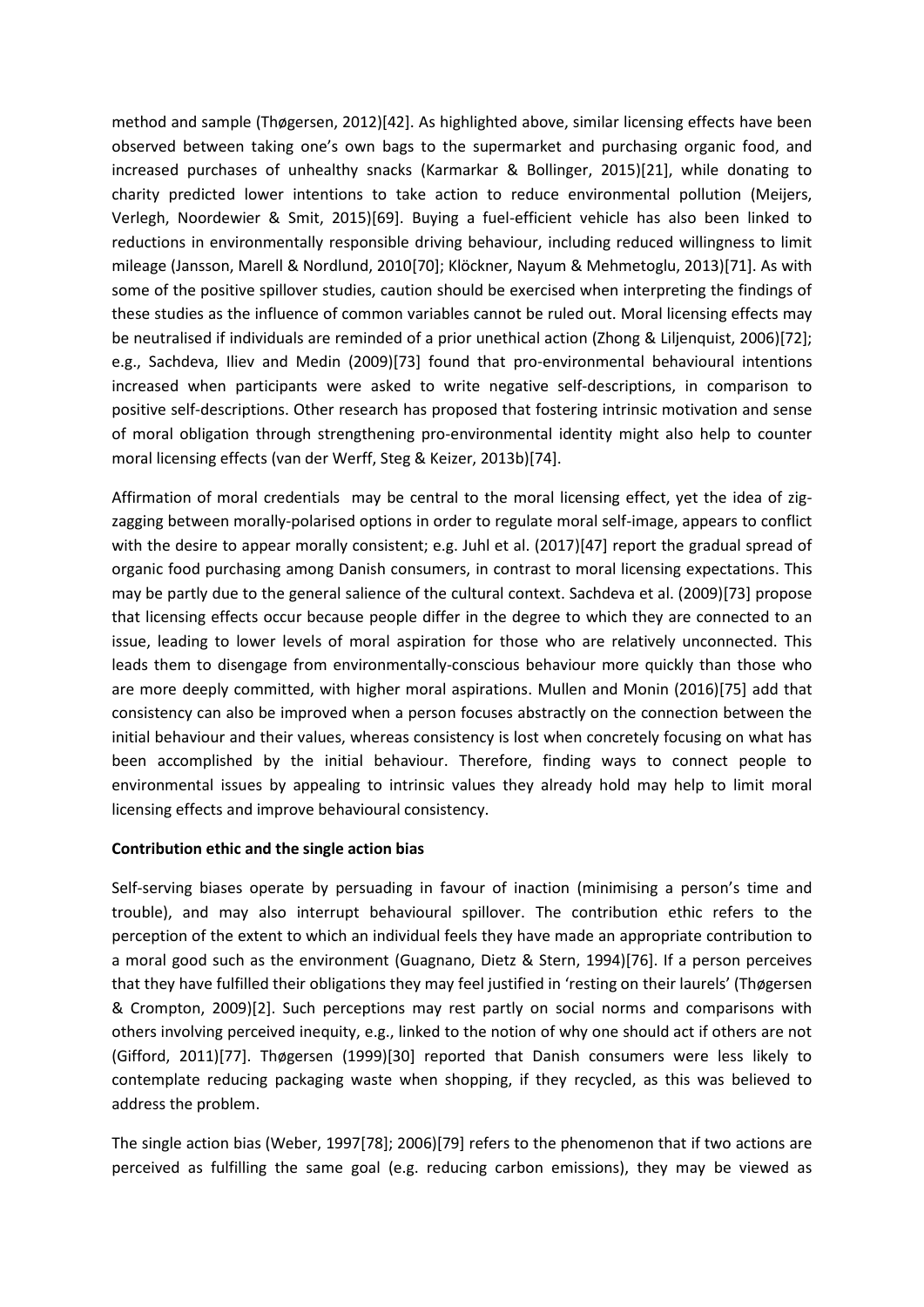substitutable, leading to an assumption that a single behaviour is sufficient to resolve the issue. For example, farmers who took precautionary measures to increase capacity for grain storage on their farms to adapt to climate variability were subsequently significantly less likely to adopt additional climate adaptation behaviours than other farmers who had not increased grain storage capacity (Weber, 1997)[78]. These perceptual biases may be compounded by a tendency to exaggerate the effectiveness of the environmentally-conscious behaviours one does (Attari, DeKay, Davidson & DeBruine, 2010)[80], reducing the guilt of inaction while simultaneously avoiding the need to make more significant lifestyle changes (Diekmann & Preisendörfer, 1998)[81].

## **Rebound effects**

Rebound effects are phenomena typically conceived of in economic terms, where consumption of an energy service (e.g. heating, cooling, lighting, transportation) increases due to technical efficiency improvements, thereby offsetting the energy savings achieved (Gillingham et al., 2013)[24]. For example, research has documented increased energy consumption in households following the installation of energy efficiency infrastructure (Greening & Greene, 1998[82]; Hertwich, 2005[83]). Rebound effects can be both *direct* (occurring when energy efficiency improvements decrease the price of an energy service, leading to increased consumption of that service) and *indirect* (occurring when the savings made on energy increases demand for other goods and services) (Sorrell & Dimitropoulos, 2008)[84].

While some approaches argue that rebound effects differ from behavioural spillover (e.g. Dolan & Galizzi, 2015)[11], we view them as related phenomena, as parallel processes where macro-level economic changes can manifest at the individual level, through decreases in the cost of a behaviour (direct rebound) and increased disposable income (indirect rebound) affecting individual decisions on energy and resource consumption (Truelove et al., 2014)[10]. Midden, Kaiser and McCalley (2007)[85] that rebound effects occur because for most people the principal motivation for consumption is not energy efficiency, but other non-environmental goals. For example in the context of climate-relevant behaviours such as car driving, freed assets from efficiency improvements may be reinvested in higher mileages and less fuel-efficient vehicles for reasons of status (Steg, Vlek & Slotegraaf, 2001)[86], and vehicle performance and comfort (Greening, Greene & Difiglio, 2000)[87]. The importance of goal satiation has also been identified in other research, which proposes that rebound effects are more likely for people with minimal access to resources, or strong hedonistic values (Peters & Dütschke, 2016[88]; Peters, Sonnberger, Dütschke & Deuschle, 2012)[89]. The context of behaviour therefore makes accurately quantifying rebound effects difficult (Gillingham, Rapson & Wagner (2015)[90].

## **BEHAVIOURAL SPILLOVER: EXPLANATORY PROCESSES**

The review so far has shown that the literature on behavioural spillover is inconsistent, with behavioural effects occurring in ways that appear to operate under specific conditions. These conditions are yet to be fully understood, and there are competing theories to explain them. Thøgersen (2012)[42] has proposed a theoretical framework comprising four mechanisms; proenvironmental goals and values, identity, skills and knowledge, and self-efficacy (see Figure 1 below). We now move on to consider the evidence for these and other processes.

**Figure 1. Theoretical reasons to expect positive behavioural spillover effects (Thøgersen, 2012)**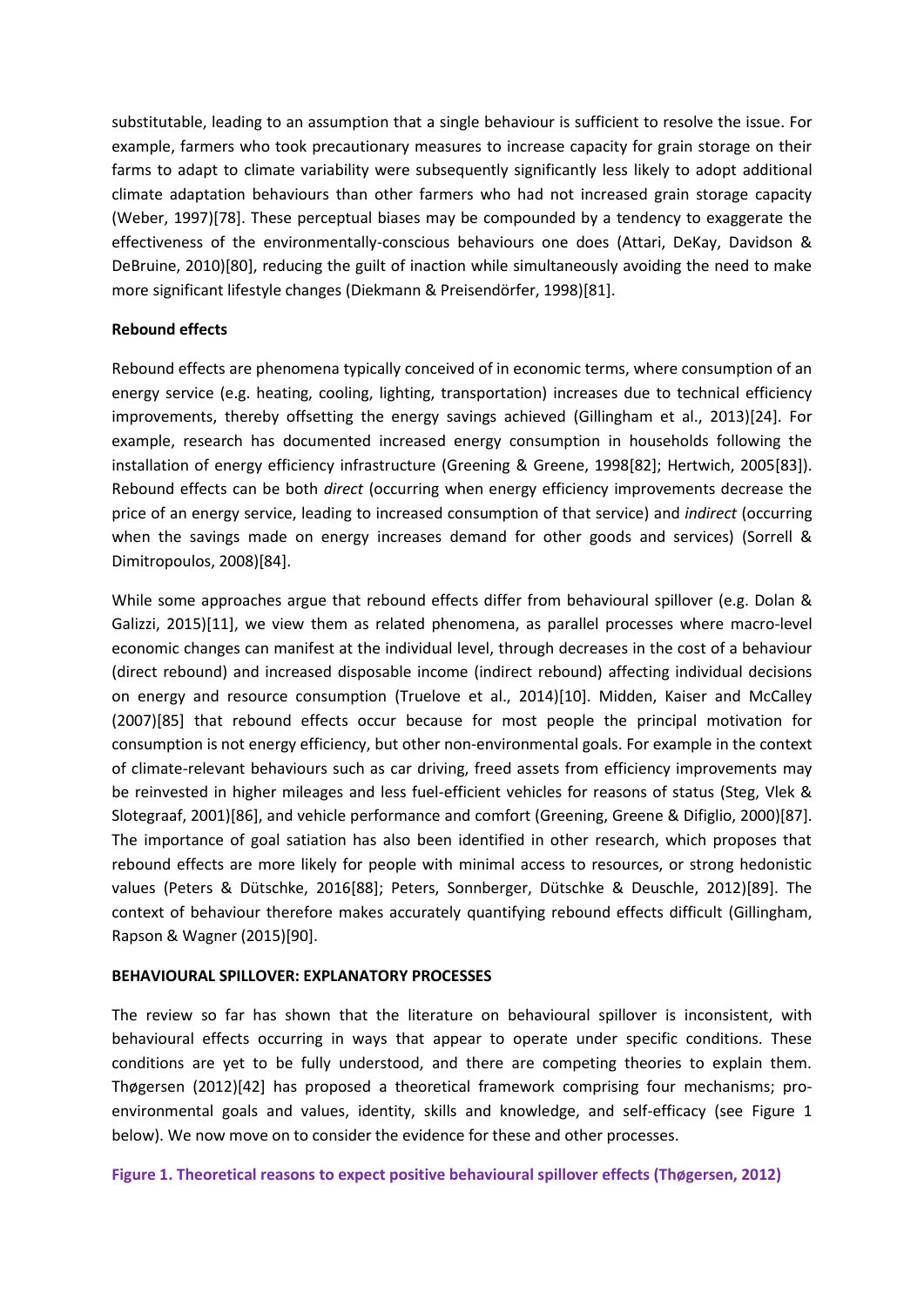

## **Identity and consistency processes**

Studies linking spillover to identity processes commonly cite two psychological theories of identity. Social identity theory (Tajfel & Turner, 1986)[91] asserts that socially available categorisations are integrated with the self-concept and serve to prescribe how to act in conditions of uncertainty. Selfperception theory (Bem, 1972)[92] proposes that people infer how to act by reflecting on who they are, as well as on past behaviour. Therefore, engaging in an environmentally-conscious action could lead an individual to see themselves as 'green', thereby increasing the likelihood of adopting additional environmentally-conscious behaviours (Whitmarsh & O'Neill, 2010)[33].

Cueing an enhanced sense of green identity via experimental manipulation (in which participants recall commonplace pro-environmental actions) has been reported to increase intentions to behave environmentally responsibly (Cornelissen, Pandelaere, Warlop & Dewitte (2008)[93] Van der Werff, Steg & Keizer (2014[94]; 2013a)[38]. Reminding people of past environmental behaviour has also been found to strengthen green identity, which in turn mediates positive behavioural spillover (van der Werff, Steg & Keizer, 2013a)[38]. Lacasse (2016)[95] reported that strengthening green selfperceptions increased environmental concern and support for sustainability policies; it simultaneously reduced feelings of guilt, offsetting the effect of green self-perceptions on concern and policy support, thereby suppressing behavioural spillover. However, in a follow-up experiment, assigning the label 'environmentalist' was found to inoculate against guilt reduction, due to an awareness of behavioural expectations associated with the label.

While Poortinga, Whitmarsh & Suffolk (2013)[16] did not confirm behavioural spillover effects following the introduction of the Welsh single-use plastic bag charge, they did find an increase in pro-environmental identity, which they propose might precede behavioural spillover (see also Suffolk and Poortinga, 2016)[96]. Alternatively, lack of spillover may have been due to the extrinsic nature of the charge. However, the former explanation may be more likely in light of Kaida and Kaida's (2015)[48] findings, in which a similar extrinsic policy change did lead to measurable behavioural spillover. While Poortinga et al examined changes around six months after the policy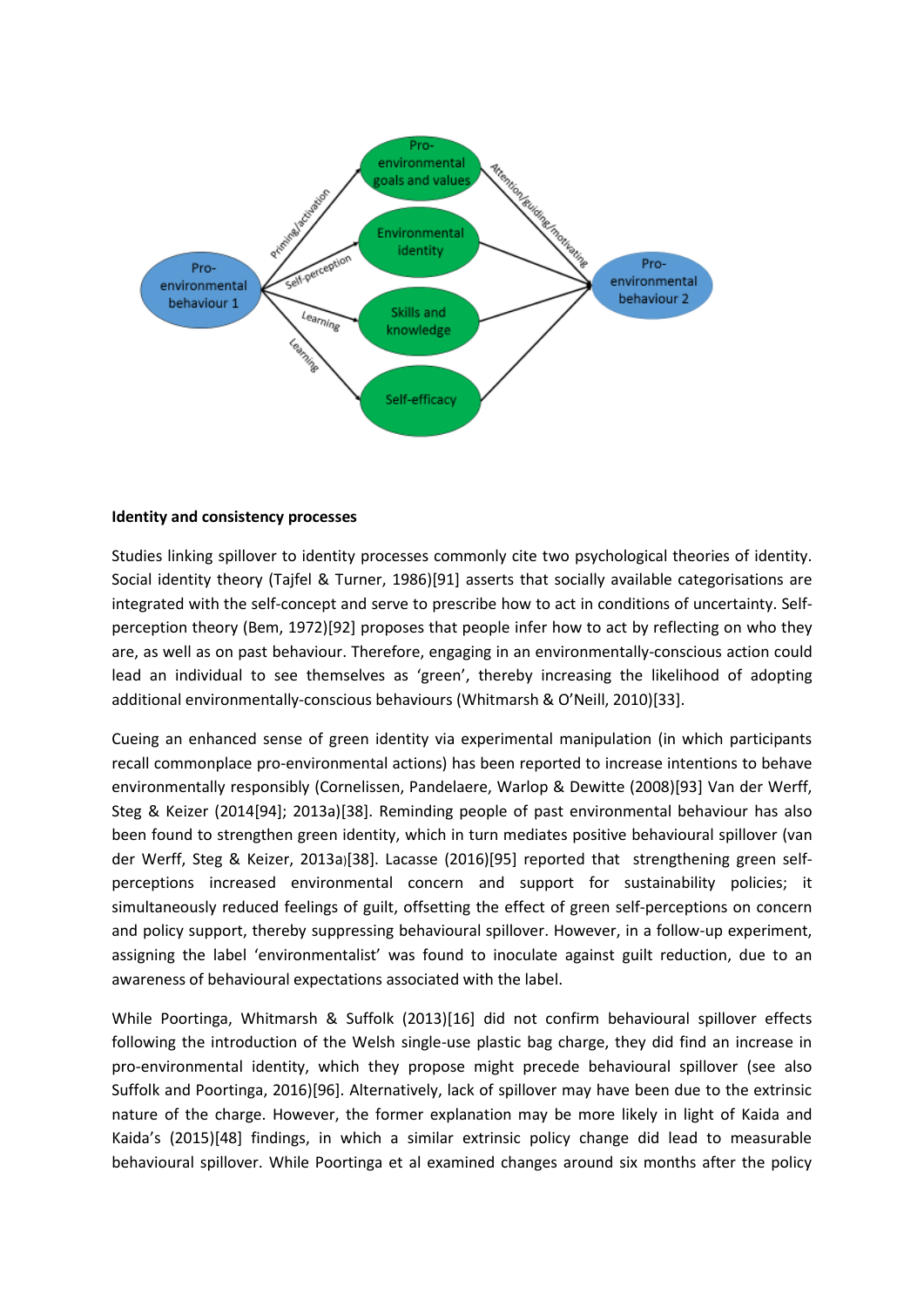change, Kaida and Kaida's participants were exposed to the policy intervention for a significantly longer period (around 2 years), suggesting that identity change had enough time to translate into behaviour change.

## **Cognitive dissonance and the Foot-In The-Door effect**

Cognitive dissonance theory (Festinger, 1962)[98] asserts that people are motivated to think and act consistently when behaviours are freely chosen, and that inconsistency can generate affective discomfort, which a person is driven to reduce by acting more consistently. The drive to reduce dissonance might therefore result in the adoption of additional environmentally-conscious actions as a pathway to behavioural spillover (Thøgersen, 2012[42]; 2004)[98]. However, dissonance may be reduced more easily, e.g. by attributing behaviour to an external agency (Thøgersen 2004)[42], or by denying the inconsistency (Tobler, Visschers & Siegrist, 2012)[99]. Consistency may also be less important to some people (Cialdini, Trost & Newsom, 1995)[100], and may not affect those for whom the environment is unimportant (Thøgersen, 2004)[42]. Managing the inconsistency between our environmental concern and our consumption-rich lifestyles and our limited commitment to the environmental cause is also something many of us negotiate on a frequent basis (Sapiains, Beeton, & Walker 2015)[101].

Consistency can be increased by making a specific commitment to behave in an environmentallyconscious way (Cialdini, 2001)[102]. There is also some evidence that commitment may increase the likelihood of behavioural spillovers. Hotel guests publicly committing to re-use towels to save energy not only did this more than other guests, but were more likely to also switch off lights when leaving their hotel room (Baca-Motes, Brown, Gneezy, Keenan & Nelson, 2013)[103]. Research on induced hypocrisy has also demonstrated that when people are forced to confront personal inconsistencies, they are more likely to then act with greater consistency (Fried & Aronson, 1995[104]; Aronson, Fried & Stone, 1991)[105]. Inducing hypocrisy has been found to increase environmentally-conscious actions including taking shorter showers (Dickerson, Thibodeau, Aronson, & Miller, 1992)[106], antilitter campaigning (Fried & Aronson, 1995)[104] and donating to ecological organisations (Priolo, Milhabet, Codou, Fointiat, Lebarbenchon & Gabarrot, 2016)[107]. Consistency may also be moderated by the difficulty of the initial and subsequent behaviours. The literature on the 'foot-inthe-door' effect proposes that people are more likely to agree to comply with a larger request if they previously agree to a smaller request (Freedman & Fraser, 1966)[108]. To date, there is little evidence in the spillover literature to suggest that people progress from simple to more difficult environmentally-conscious actions (Thøgersen & Crompton, 2009)[2], though Lauren, Fielding, Smith and Louis (2016)[109] cite Thøgersen and Noblet's (2012)[17] spillover from green consumption to low-carbon policy support as one example, while finding evidence for easy water conservation behaviours leading to more committed actions in their own study (see below). Evidence from longitudinal spillover studies also suggest easy (recycling) actions lead to more committed ones (public transport use - Thøgersen & Ölander, 2003)[37].

Whereas positive behavioural spillover may be accounted for in terms of a drive for behavioural consistency, negative spillover is characterised by a lack of consistency; though it is conceivable that an individual might be consistent in acting irresponsibly. It is unlikely that cognitive dissonance alone will be sufficient to induce the degree of lifestyle change needed to effectively mitigate climate change impacts unless they are intrinsically motivated (Thøgersen, 2012[42]; Thøgersen and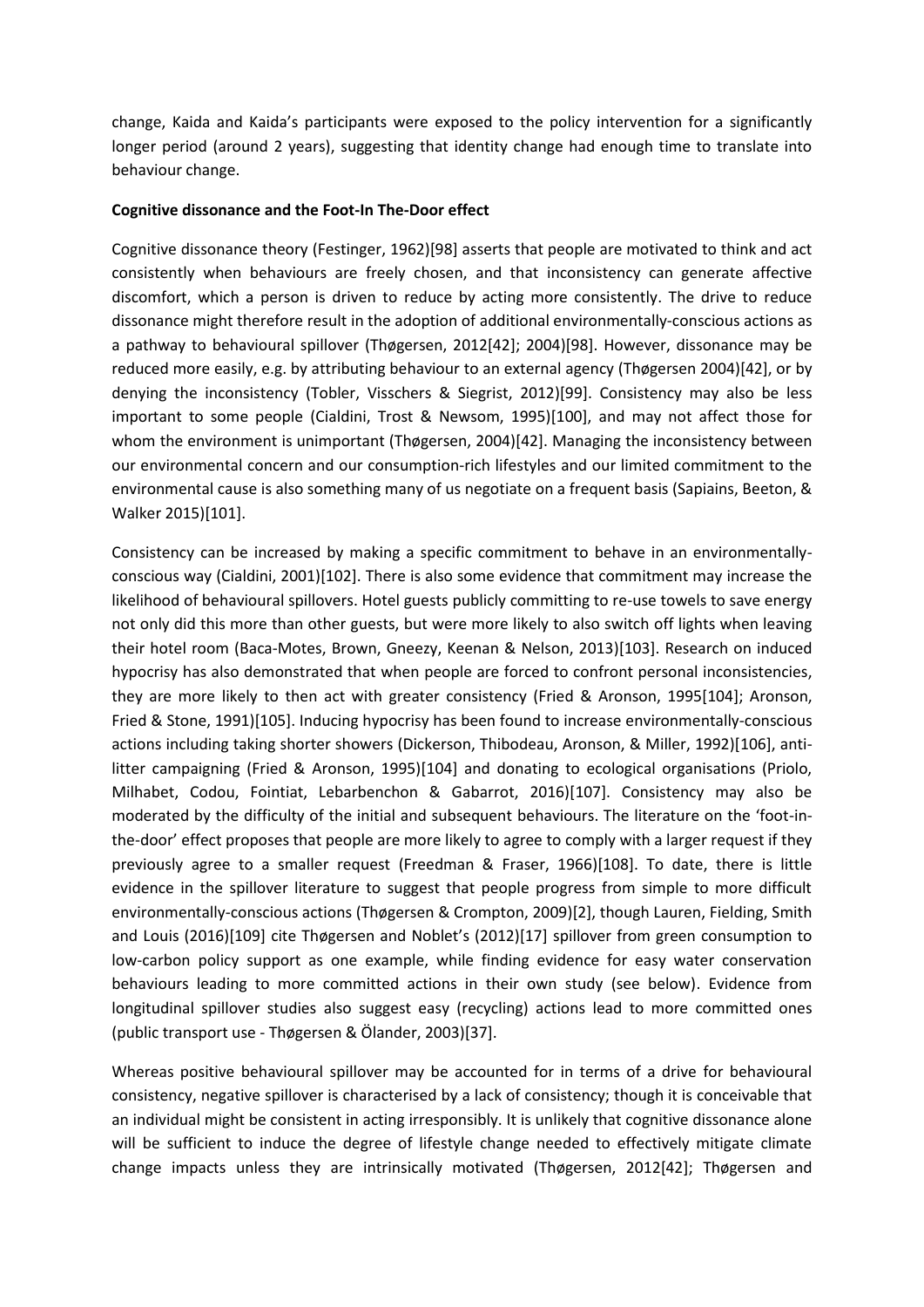Crompton, 2009)[2]. For many people, either behavioural consistency is unlikely to be of primary importance, or people will resolve inconsistency in simpler ways that do not require further commitment.

## **Knowledge, skills and self-efficacy**

Engaging in an environmentally-friendly behaviour might enhance an individual's knowledge and expertise in ways that facilitate the adoption of other actions (Thøgersen, 1999)[30]. Developing expertise may also outlast the effects of behavioural incentives which revert back to previous habits once removed, providing a stronger link to spillover (Lanzini & Thøgersen, 2014)[7]. Individuals given a free low-flow shower head were subsequently more likely to adopt other environmentallyconscious actions in an accompanying information pamphlet (Hutton, 1982)[110], while consumers who were familiar with ecological product labels were more likely to purchase new ecologicallylabelled brands on their prior experience with eco-labels (Thøgersen et al., 2010)[18]. As already mentioned, research on contextual behavioural spillover has found that behavioural experience in one setting can increase the likelihood of repeating that behaviour in another setting (Andersson et al., 2012)[55]. Enhancing carbon literacy could span a range of disparate behaviours and therefore increase the potential for engagement in multiple activities in which low-carbon practices are applicable (Thøgersen, 2012)[42].

Self-efficacy relates to a subjective appraisal of one's capacity to act in a given situation (Bandura, 1977)[111], and studies have demonstrated the importance of self-efficacy in responding to threats such as climate change (Adger, Dessai, Goulden, Hulme, Lorenzoni, Nelson, Naess, Wolf & Wreford, 2009)[112]. Self-efficacy can increase engagement with environmentally-conscious behaviours (Gifford & Nilsson, 2014)[113]. Steinhorst, Klöckner and Matthies (2015)[114] report on an intervention designed to increase energy conservation that assessed whether conserving electricity resulted in subsequent behavioural spillover effects (including climate relevant actions such as reducing meat consumption, avoiding car use and donating to a climate-protection project). They found that spillover only occurred when the intervention message appealed to pro-environmental motivations, and that the effects were mediated by personal norms and self-efficacy. The authors point to a spillover mechanism whereby a pro-environmental framing strengthened personal norms for climate-relevant actions, increasing behavioural intentions beyond the promoted behaviours; and that the pro-environmental framing similarly mediated spillover by increasing self-efficacy. Lauren et al. (2016)[109] also found self-efficacy to be a mediator of behavioural spillover effects measured across two time points, where increases in simple water conservation behaviours following an intervention led to higher self-efficacy, which in turn translated into stronger intentions to carry out more difficult behaviours; and thereafter to higher uptake of water-saving appliances.

## **Values, norms and goals**

Values are desired goals that transcend situations and guide the behaviour of individuals and social entities (Schwartz, 1992)[115]. Research has shown how priming pro-environmental values can direct attention to those values and increase the likelihood of pro-environmental decision-making (Schultz & Zelezny (1998)[116]. Pro-environmental values and intrinsic motivations also underpin green identity (van der Werff, Steg & Keizer, 2013b)[38], as well as preference for consistency (Thøgersen, 2004[98]; Cialdini et al., 1995)[100].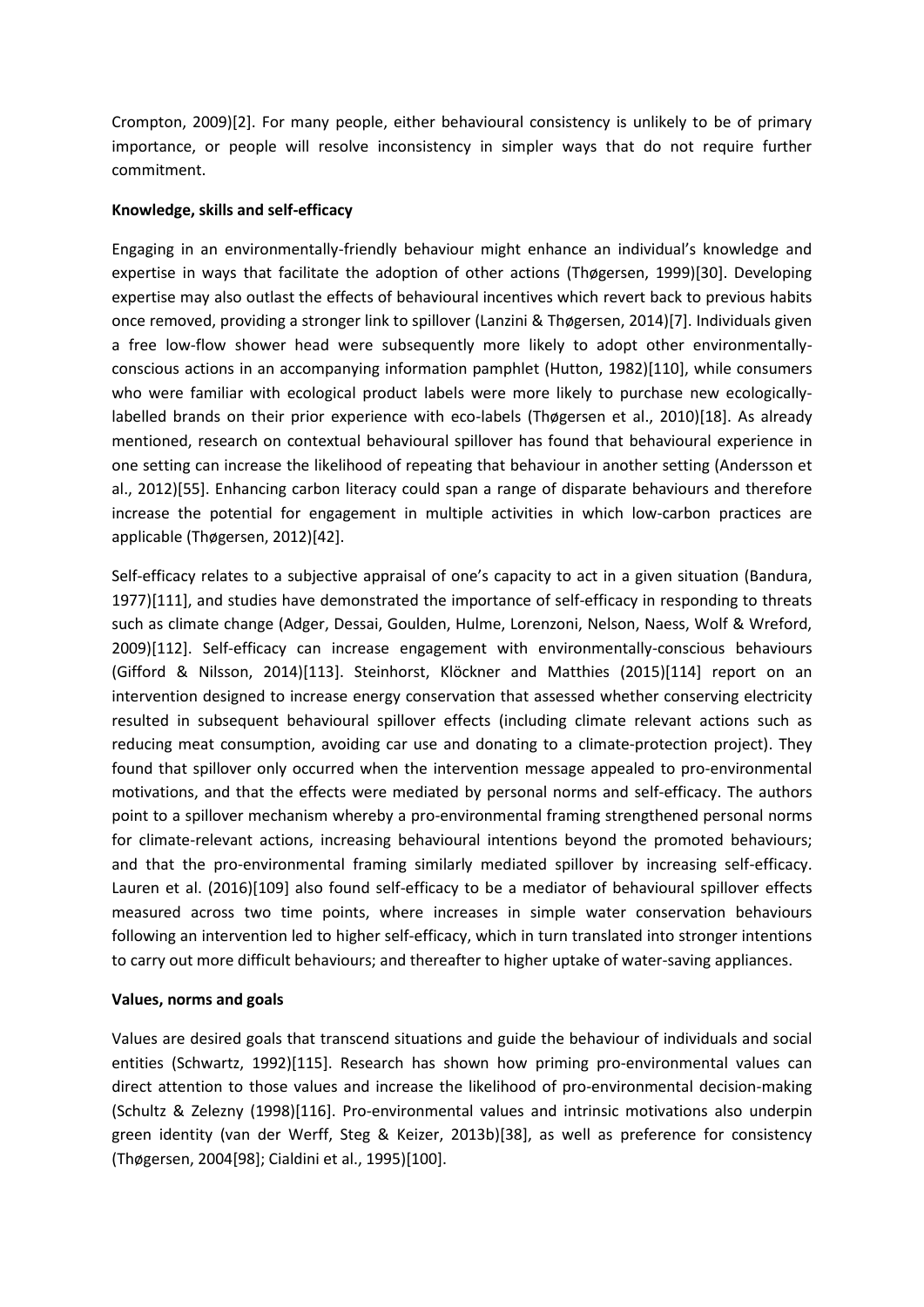Social norms encompass subjective assumptions about how people should behave and how they actually behave and are reliable predictors of environmentally-conscious behaviours (Abrahamse & Steg, 2013)[117], including energy conservation (Schultz, Nolan, Cialdini, Goldstein & Griskevicius, 2007)[118] and recycling (Schultz, 1999)[119]. Norms have also been linked to behavioural spillover processes (Steinhorst et al., 2015)[114]. Framing studies not only demonstrate that people are increasingly likely to save energy when interventions are framed as normative appeals (what other people do), over appeals to save the environment or money (Nolan, Schultz, Cialdini, Goldstein & Griskevicius, 2008)[120]. Behavioural spillover processes may be encouraged by the perception that engaging in certain behaviours is approved, and that others do them too. This may also inoculate against social comparisons and perceived inequity (Gifford, 2011[77]; Lorenzoni, Nicholson-Cole & Whitmarsh, 2007)[121].

Other research has found that pro-environmental motivation is more likely to lead to behavioural spillover. In one study, intention to car-share predicted subsequent paper recycling when car-sharing was framed as a good thing to do for the environment, but not when car-sharing was framed as a money-saving behaviour (Evans, Maio, Corner, Hodgetts, Ahmed & Hahn, 2013)[122] – though Lanzini & Thøgersen (2014)[7] do report financially-incentivised behavioural spillover. While not a direct demonstration of spillover, an investigation into smart-meter energy use feedback observed that presenting energy use as CO<sub>2</sub> saved was not only more effective than either money or energy (kWh) saved in amplifying climate change salience, but also predicted subsequent intentions to donate to climate change charities (Spence, Leygue, Bedwell & O'Malley, 2014)[123].

As mentioned above, rebound effects may occur at the individual level because energy efficiency goals are not aligned with other valued goals that require consumption of resources (Midden et al., 2007)[85]. Therefore, alignment of hedonic goals with biospheric (pro-environmental) goals could offer a way of facilitating positive spillover and limiting negative spillover (Steg et al., 2014)[1]. Other work on goals argues that superordinate goals (e.g. keeping fit) are comprised of smaller sub-goals (e.g. healthy eating, exercise, and sufficient rest) that guide goal-directed self-regulation (Fishbach, Dhar & Zhang, 2006)[124]. When focused on one sub-goal, other sub-goals may be perceived as substitutes and are less likely to be pursued. Conversely, when the focus is on the superordinate goal, sub-goals are less likely to be perceived as substitutes and more likely to be pursued. Therefore, priming superordinate goals may be more likely to produce positive behavioural spillover effects, whereas priming sub-goals may constrain the adoption of further actions aligned with the same goal. Values and goals may be particularly important for environmentally-conscious behaviour and positive spillover because intrinsically motivations are more strongly felt and likelier to persist without external incentives (De Groot & Steg, 2010[125]; Ryan & Deci, 2000)[126].

## **BEHAVIOURAL SPILLOVER AND CLIMATE-RELEVANT BEHAVIOUR**

While the majority of work on behavioural spillover has examined relationships between proenvironmental behaviours, spillover effects relating to climate-relevant actions can be found in the literature, in relation to mitigation rather than adaptation. However, past work on response generalisation theory (where reinforcement of behaviour spreads to other functionally-similar behaviours) has been applied to risk and safety issues such as seat-belt usage (e.g. Ludwig, 2002[127]; Ludwig & Geller, 1997)[128], suggesting that behavioural spillover theory could be applied to risk reduction interventions for correlates of climate change adaptation. Behavioural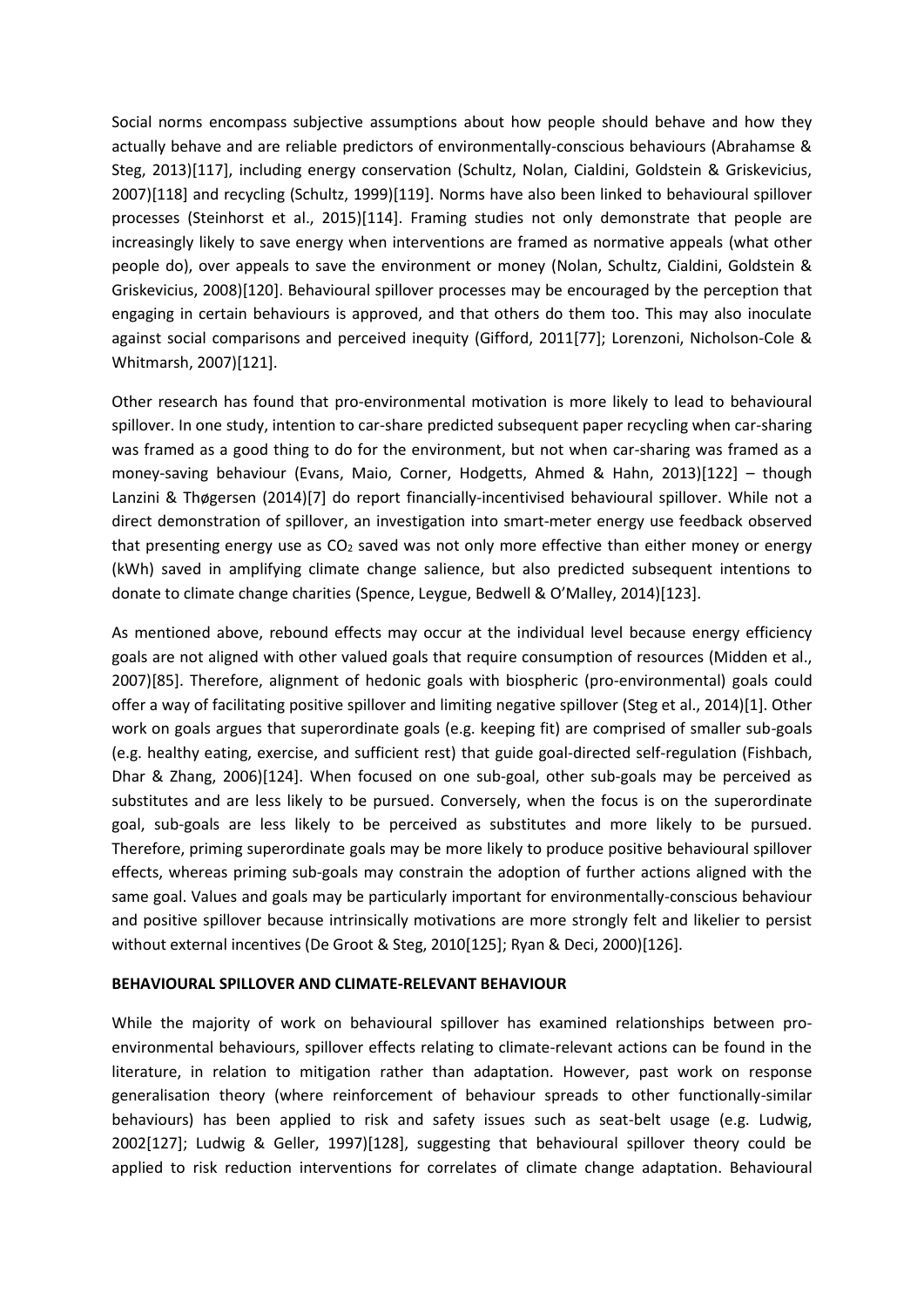spillover effects may be complicated by a distinct set of obstacles of particular salience to climate change responses. To date, we are not aware of studies that test these factors in relation to behavioural spillover. These factors include climate scepticism (Dunlap, 2013)[129], perceptions of scientific disagreement (Ding, Maibach, Zhao, Roser-Renouf & Leiserowitz, 2011)[130], and the belief that policies to reduce emissions will entail adverse impacts for economic wellbeing (Hurlstone, Lewandowsky, Newell & Sewell (2014)[131].

Climate change itself is also a nebulous and complex array of phenomena, unlike other proenvironmental problems, the perception of which is malleable as a result of personal experience, which can in turn affect a people's willingness to take action to adapt (Demski, Capstick, Pigeon, Sposato & Spence, 2017)[132], and willingness to save energy (Spence, Poortinga, Butler & Pidgeon, 2011)[132]. Personal experience of weather and temperature anomalies can increase concern (Spence et al., 2011)[133], increase perception of risk (Akerlof, Maibach, Fitzgerald, Cedeno & Neuman, 2013)[135] and increase belief in anthropogenic climate change (Hamilton & Stampone, 2013)[136]. Therefore, climate-relevant behavioural spillover might be enhanced by highlighting the aspects of people's experience that are most conducive to action. For example, perceptions of greater psychological distance can lead to decreased concern and support for action (Weber, 2010)[137], while support for mitigation is greater when impacts are framed locally (Spence & Pidgeon, 2010)[134]. In addition, people prefer existing energy options even when greener alternatives are available (Dinner, Johnson, Goldstein & Liu, 2011[138]; Pichert & Katsikopoulos, 2008)[139]. Following observations concerning perceptions of intrinsic motivation for initial behaviour in the behavioural spillover literature, considering carefully the ways in which options are presented to people might therefore influence climate-relevant decision-making.

Interventions to specifically target climate-relevant behavioural spillover could be tested to optimise carbon/GHG reduction spillovers, focusing on the characteristic perceptual biases that colour the phenomenon. Based on the above, this could include emphasising communication confidence, and highlighting additional benefits to of taking action for those who express climate change scepticism (e.g. community cohesion and economic benefits - Bain, Hornsey, Bongiorno & Jeffries (2012)[140]. While this might not generate intrinsic motivation, it could offer a pragmatic means of encouraging behaviour change and lowering emissions. Further efforts to relate climate change to everyday life contexts and enhancing carbon literacy in day-to-day choice settings should also be considered.

# **A SOCIAL PRACTICE PERSPECTIVE ON BEHAVIOURAL SPILLOVER**

So far we have mostly considered the psychological and economic literatures relating to the notion of behavioural spillover. A very different view of behaviour change comes from the sociological literature, particularly from theories of social practice (e.g., Shove, Pantzar & Watson, 2012)[141]. Theories of practice typically critique the methodological individualism of social psychological approaches to behaviour (e.g. Shove, 2010[142]; Hargreaves 2011[143]; Batel et al 2016)[13], arguing that such approaches neglect the wider socio-historical frameworks in which the capacity for individuals to change is fundamentally constrained. To overcome this, practice theories displace the individual and behaviour as core units of analysis and focus instead on the organisation and evolution of *practices,* such as cooking, driving, showering or gardening. Theories of social practice offer a fundamentally different account of climate-relevant action and how it might be brought about. We are not aware of any prior work that explicitly relates social practice theory to forms of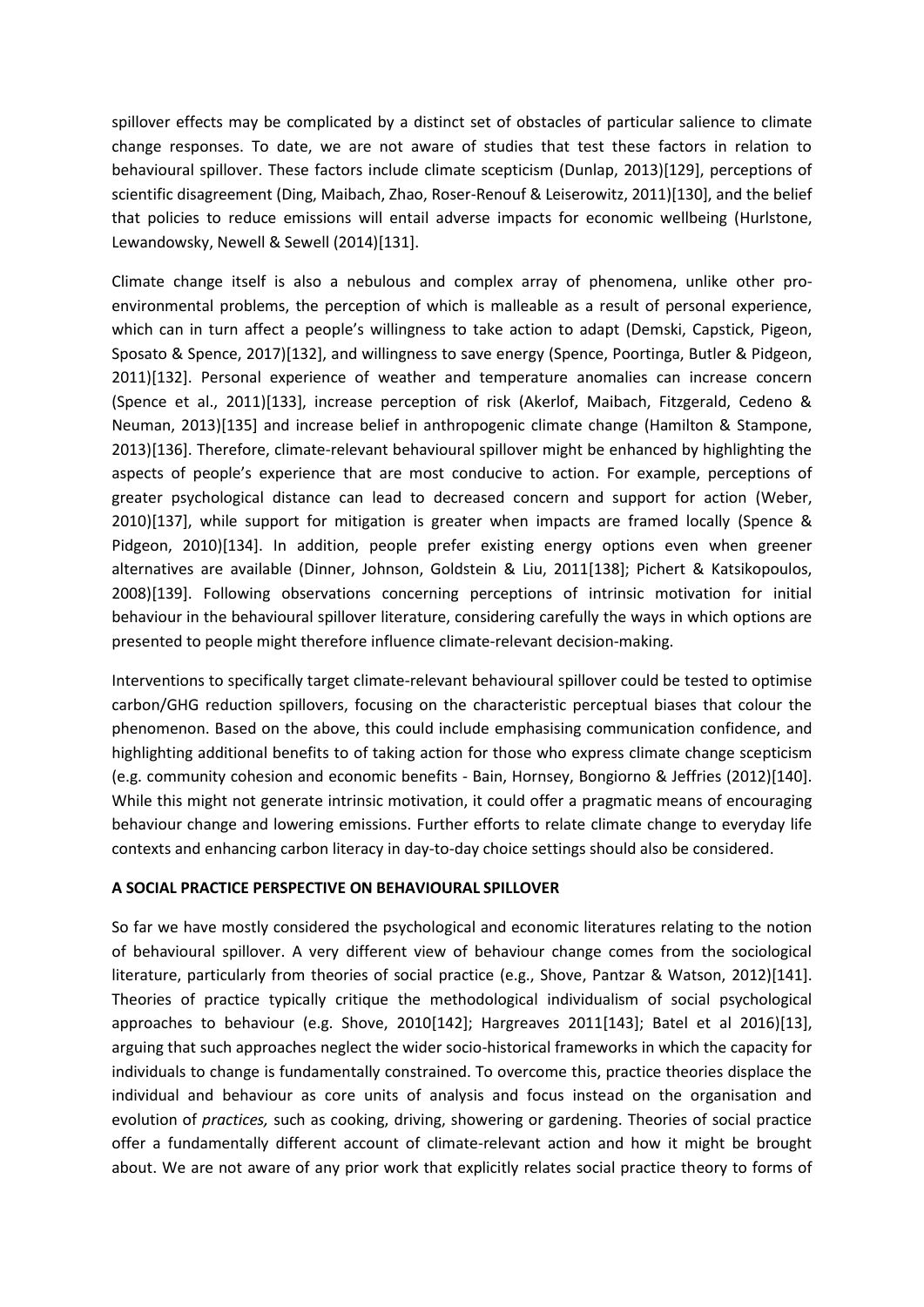spillover. To some extent this may result from ongoing debates about potential points of synergy and divergence between psychological and sociological perspectives (e.g. Kurz et al, 2015[15]) and the extent to which these competing perspectives can or should be integrated to understand and intervene in social action (Boldero & Binder, 2013[144]; Wilson & Chatterton, 2011[145]; Whitmarsh, O'Neill & Lorenzoni, 2010)[146]. Nevertheless, while recognising the important ontological and epistemological differences between these perspectives (Shove, 2011)[147], we are mindful that attempts to understand and tackle 'wicked' problems like climate change can fruitfully benefit from a wide range of different disciplines and societal perspectives (Lorenzoni & Pidgeon, 2006)[148]. Consequently, where psychologists may lean towards methodological individualism and reductionism, sociologists, and social practice theorists in particular, can potentially shed light on the social and structural dimensions of social action (Little, 2013)[149]. In this section we begin by outlining the core components of theories of social practice, before providing what we think is a first attempt to conceptualise the potential relevance of social practice theories to spillover.

## **Understanding and changing social practices**

Practices are broader spatio-temporal entities than behaviours that have broadly consistent structures, or configurations of elements, within and across particular societies and cultures. Thus, a core expectation of practice theory is that, while they may vary according to specific circumstances, performances of the same practice in different contexts should broadly resemble one another (Maller & Strengers, 2013)[150]. Practices, such as cooking, driving, showering or gardening, are socially and culturally recognisable entities made up of multiple interconnected elements (Reckwitz, 2002)[151]. Shove et al. (2012)[141] see practices as comprised of three distinct types of elements: *materials* (tools, technologies, infrastructures etc.), *meanings* (symbolic understandings, ideas, aspirations etc.,) and *competences* (skills, know-how, techniques etc.). A key point is that practices are made up of all of these elements interconnected together, and cannot be reduced to any single element. Indeed, elements themselves have lives of their own beyond specific practices and may be shared between multiple practices (Shove & Pantzar, 2005)[152]. Practice theories see individuals as the 'carriers' or 'crossing points' (Reckwitz, 2002)[151] of multiple different practices as they move through their everyday lives. While individuals are thus displaced from the centre of attention in favour of practices, they are nonetheless extremely important to the continued existence and evolution of practices. It is individual carriers who must perform different practices, all-the-while integrating different practice-elements as they, for instance, learn new skills, respond to social meanings, or navigate and use different materials and infrastructures.

Whereas from a social psychological perspective changing behaviour might include changing individuals' attitudes and values, practice theory argues instead that the focus should be on changing practices themselves. Here, practices are recognised as dynamic entities that evolve gradually as practitioners develop new skills, as new materials or meanings are circulated throughout society, or as other, connected practices evolve and change. In this way, change in practice is understood as constant and as something that can come from "any quarter and at any time" (Shove et al., 2012, p.31)[141]. Active interventions to change practices can thus seek to 'recraft' the specific elements of which they are made, to 'substitute' one practice for another in a particular sequence or location, or to change how they interlock or connect with one another (Spurling, McMeekin, Shove, Southerton & Welsh, 2013)[153]. Crucially, and in a key departure from approaches to behaviour change, attempts to change practices seek not merely to change the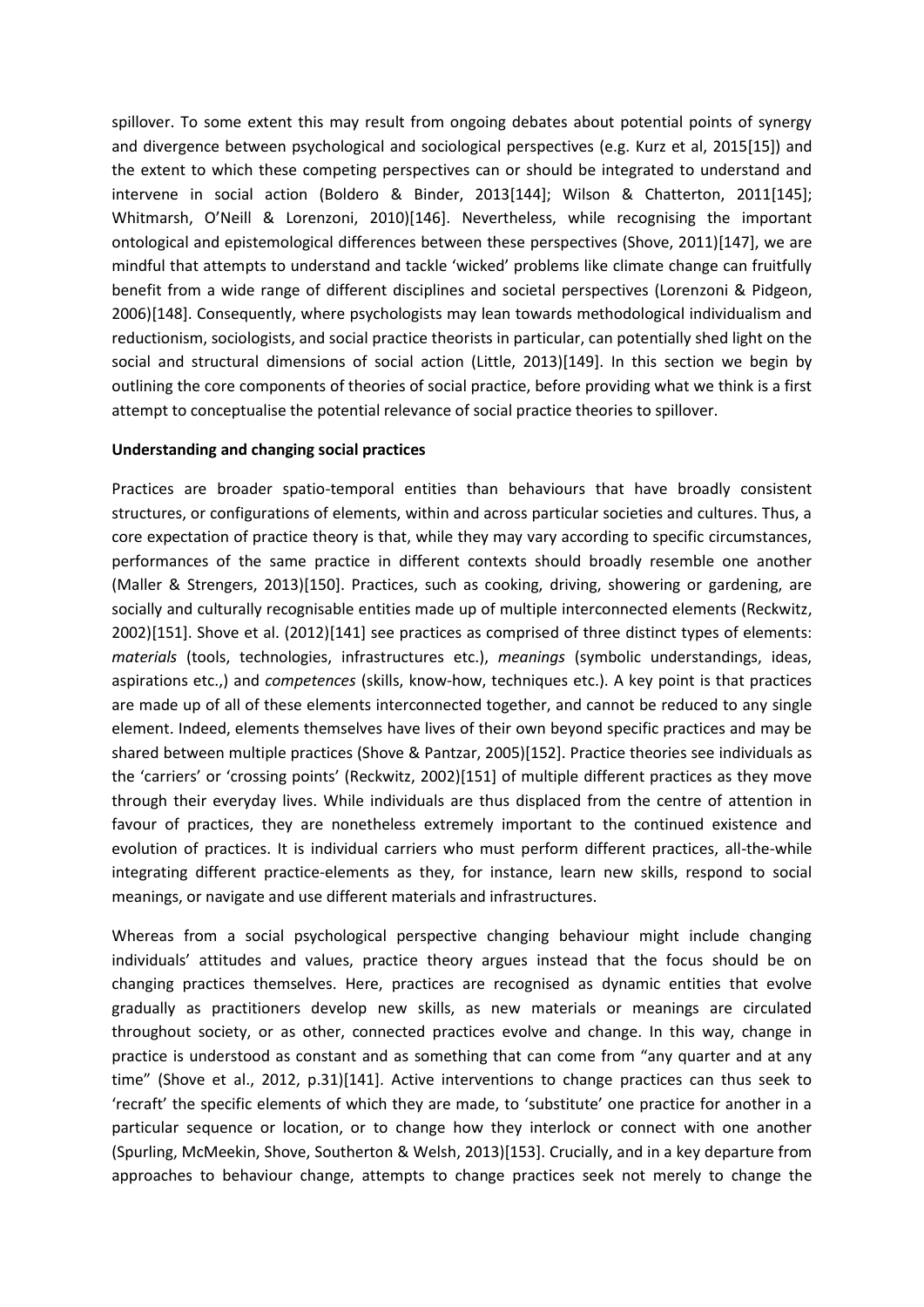practical, everyday 'performances' of practices as they are engaged in by individual practitioners onthe-ground, but rather to bring about a re-organisation or re-arrangement to the broader 'practiceas-entity' (Schatzki 1996[154]; Spurling et al., 2013)[153]. Thus, it is not enough merely to change how an individual cooks his/her food, for example. Rather, attempts to change practices, seek broader, societal shifts in the organisation, understandings and/or performances of 'cooking' as a recognisable entity.

# **Conceptualising behavioural spillover in social practices**

So what value might social practice theories bring to understanding spillover? Here, for the first time, we explore how spillover might be understood as occurring in and through social practices.

To some extent a loose concept of spillover, at least as it occurs across contexts, is already built-in to a social practice based approach. In short, even across quite different contexts, because practitioners are engaging in the same practice, and following the basic rules and procedures built-in to that practice, their performances of that practice should be broadly similar. For example, the way one cooks at home is likely to resemble the way one would cook at work or whilst on holiday, because one is likely to follow similar recipes, to cater to the same broad tastes and to rely upon the same set of skills that have been acquired over time. At the same time, practice theory also notes that the specific local and grounded circumstances will, necessarily, impact on performances of practices and how they are understood (Røpke 2009)[155]. Thus, for example, if a person only has access to a microwave oven at work, his/her performance of cooking practices will be more constrained than in contexts where a wider range of cooking facilities are available. Similarly, and as Wang and Shove (2014)[156] show, as a practice travels around the world, even if it is broadly recognisable as the same practice, it will adapt and re-shape, taking on a different character, cultural meanings and potentially picking up new or different materials as it slots in to locally specific systems of practice.

While some sort of spillover might therefore be expected to occur within the same practice across contexts (i.e., situational spillover), practice theory thus focuses attention instead on the extent to which spillover occurs across different practices (i.e., behavioural spillover). Here, practice theories point to at least three different mechanisms through which this might occur.

First, the same individual 'carrier' of different practices might be able to carry specific competences, materials or meanings with them across several of the different practices they perform. As Foulds, Robison and Macrorie (2017)[157] highlight, for example, individual practitioners can become very experienced at the practice of 'energy monitoring' and may carry the competences and meanings associated with energy monitoring across many of the different practices they ordinarily engage in (analogous to spillover via learning and priming/self-perception pathways identified in the psychological literature; see Figure 2). Thus, by carrying energy monitoring with them they may variously seek to improve the energy efficiency of their showering, cooking, TV watching or even working practices. At the same time, these carriers' attempts to introduce new elements to practices may be thwarted by other elements of those practices that may frustrate or reject the new energy monitoring practice. Thus, for example, Hargreaves, Nye and Burgess (2010)[158] demonstrate how the desire for a cosy, warm and well-lit home may over-ride a desire to act on the recommendations of energy monitors by being more energy efficient.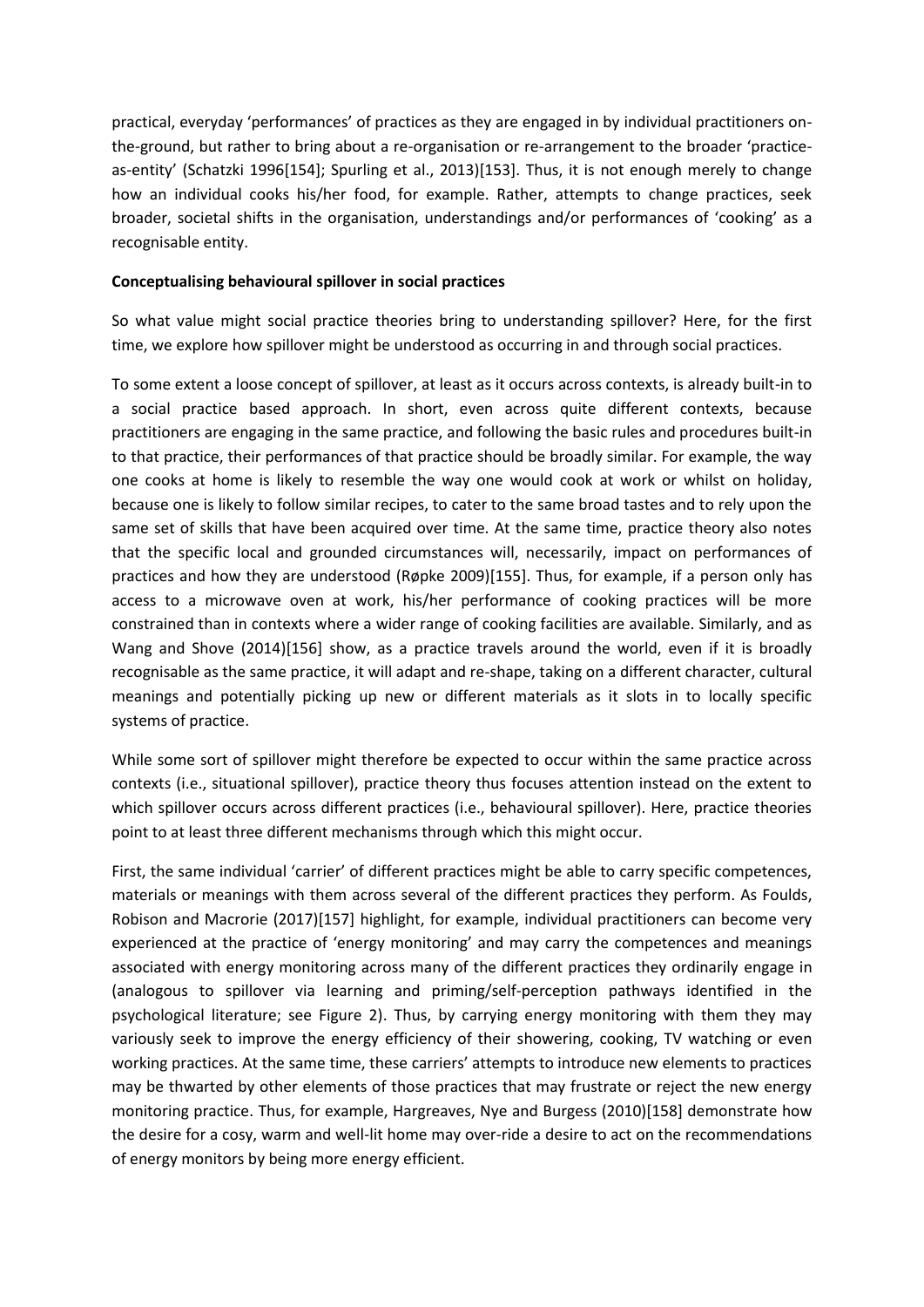**Figure 2. One route through which social practices (adapted from Shove et al., 2012) may evolve, overlaid with spillover processes identified by Thøgersen, (2012)**



Second, and as noted above, practices can share elements with one another just as, for example, both cycling and driving practices share the same road network. This observation helps to make sense of several findings from the behavioural spillover literature, notably the co-occurrence of behaviours sharing material and procedural elements governing climate-relevant actions (Margetts & Kashima, 2017)[57]. For example, Littleford et al. (2014)[56] find that only behaviours that use the same equipment (e.g., computers) are consistent across home and work contexts. Referring to 'standby practices' (Gram-Hanssen, 2010)[159] helps explain this finding in practice-based terms by showing that the use of specific pieces of equipment is shaped less by an individual's rational analysis of the situation (i.e. trading off energy wasted for time saved) but instead by how 'standby consumption' has emerged from routinised practices of technological configuration and design. Crucially, while attempts might therefore be made to circulate elements that promote climatefriendly action and try and get them taken up across multiple practices, the extent to which they will actually be taken up within and become part of these wider practices will itself be mediated by the wider dynamics and elements of those practices. Thus, even if low-carbon meanings might already be widespread across society (e.g., Whitmarsh, Seyfang & O'Neill, 2011)[160], the opportunities for such meanings to be taken up within specific practices may be hampered by a wide range of factors. For example, even if society agrees on the importance of low-carbon forms of transport, this may be trumped by other meanings within mobility practices such as for speed or convenience, a lack of relevant infrastructure or materials (e.g., inadequate public transport or cycling provision) or by how practices are structured across time and space, such as the impossibility of walking or cycling to an out-of-town shopping centre (e.g., Cass & Faulconbridge, 2016)[161].

Third, there is a growing focus in theories of practice on the need to understand the inter-relations between multiple different practices within wider 'systems of practice' (Watson 2012[162]; Schatzki, 2011)[163]. Watson (2012)[162] discusses how attempts to decarbonise the transport system might be usefully recast as efforts to re-shape and re-organise a wide range of different social practices – from those of everyday commuters to those of politicians and business executives – to create a decarbonised system of practices, such as one based around velo- rather than auto-mobility. In a similar manner, Shove (2010)[142] suggests that policy-makers might attempt to try and generate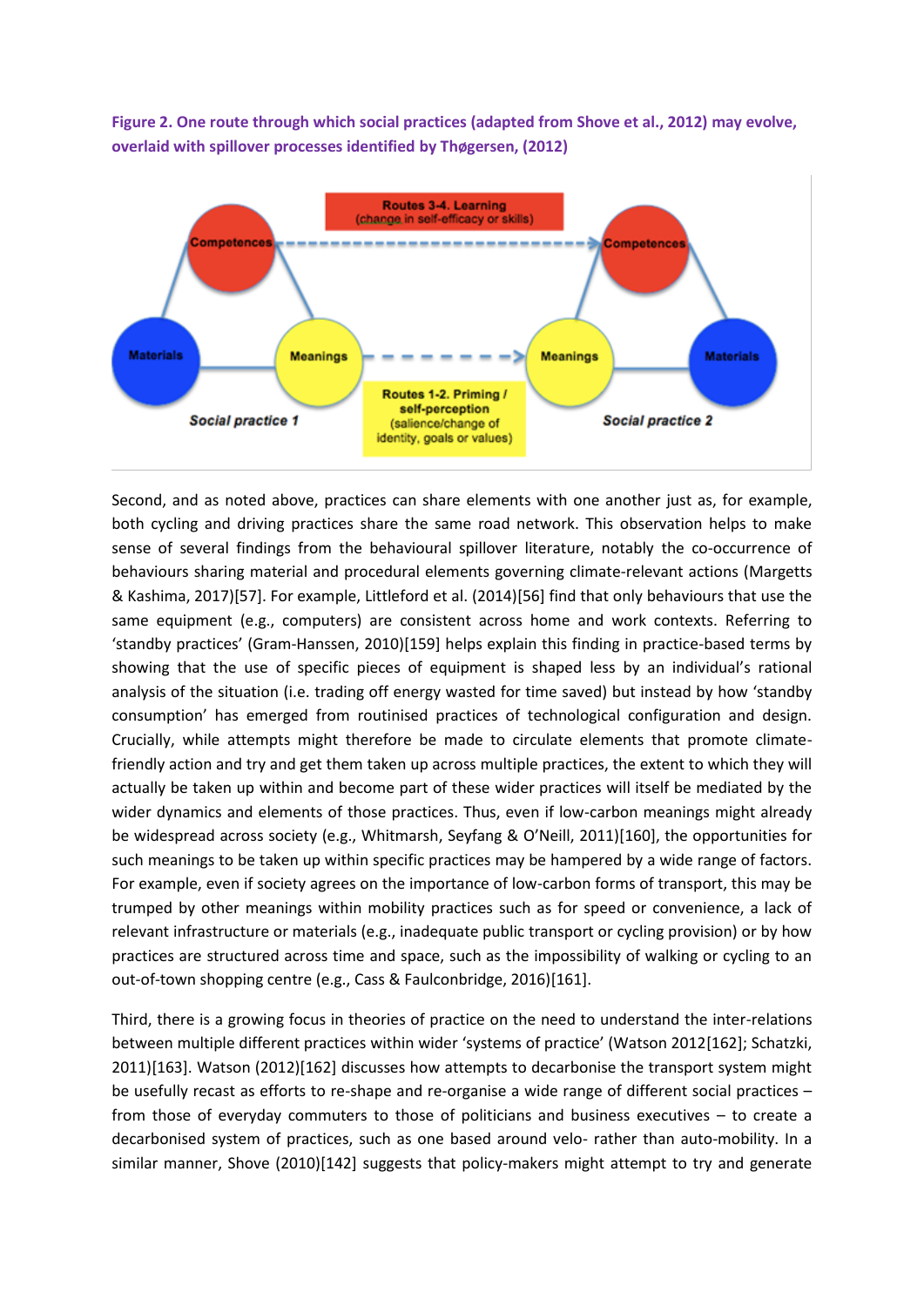more 'envirogenic' environments that could promote sustainability or climate-friendly actions across a range of different practices. In essence, this third mechanism suggests that spillover might occur across practices to the extent that practices can be connected together into systems that pursue a shared, lower-carbon goal. Yet again, however, the extent to which this might be possible will be mediated by the wider elements and dynamics of the constituent practices within the intended 'system'.

With respect to a lack of spillover, whilst social psychological literatures highlight that understanding the conceptual categories held by individuals is key to understanding relationships between their actions (Canter et al., 1985)[164], the sociological literature highlights that actions are undertaken within spatial-temporal 'bundles' of social practices (e.g., Schatzki, 2010)[22] and that because these bundles are underpinned by common meanings, rules and material arrangements and evolve over time, they may seem 'inconsistent' from an environmental impact perspective but are, rather, socially meaningful. Thus, while psychologists have perhaps focused more on whether individuals *perceive* similarities between behaviours, sociologists have taken a broader view of what binds discrete actions together in socio-temporal space and how social practices (e.g., driving) are partly constructed in relation to alternative practices (e.g., cycling; Kurz et al., 2015)[15]. In contrast, where spillover does occur, social practice based approaches explain this in terms of shared carriers, shared elements or through the generation of broader systems of practice.

In terms of implications for interventions, social practices theories are also helpful. While psychologists focus on intervention at the individual level (e.g., priming values), sociologists consider how social practices as a whole might be reconfigured. Critically, there is no requirement for change in social practices to be achieved for pro-environmental reasons or motivations. While psychologists would also recognise that low-carbon behaviours are often adopted for reasons other than climate change concern (e.g., to save money, for health, convenience), an important precondition for proenvironmental spillover seems to be that behaviour is linked by pro-environmental (or at least intrinsic) motives. Appealing to extrinsic motivations (e.g., money saving) is likely to erode intrinsic motivations for adopting low-carbon behaviours, and may neutralise the potential for positive spillover (Thomas et al., 2016[31]; cf. Evans et al., 2013)[122]. Instead, social practice-informed interventions would focus on changing the elements of or relationships between practices. In particular, practice theory introduces a new focus on the 'material' elements of practice, such as building houses with 'drying rooms' rather than space and plumbing for a tumble dryer (Spurling et al, 2013)[150] which have been less explored in the spillover literature (though see Suffolk, 2016), and which have rather tended to focus on informational interventions; yet, such structural measures are theorised to produce more favourable outcomes for spillover too, since Truelove et al. (2014)[10] contend that moral licensing is less likely when changing more ambitious or structuraltype behaviours than focusing on 'small and painless' actions).

In sum, then, by changing the core unit of analysis and focus, a social practice based understanding of spillover can both challenge and enrich psychologically dominated perspectives. We thus argue that a practice approach is of value in understanding why some actions co-occur and not others; this might also shed light on salient climate-relevant relationships outside of traditional behavioural taxonomies held by social psychologists (Karmarkar & Bollinger, 2015)[21]. Social practice perspectives can also expand the portfolio of interventions for spillover interventions by considering materiality, as well as meanings and skills, and critically considering the inter-relationships between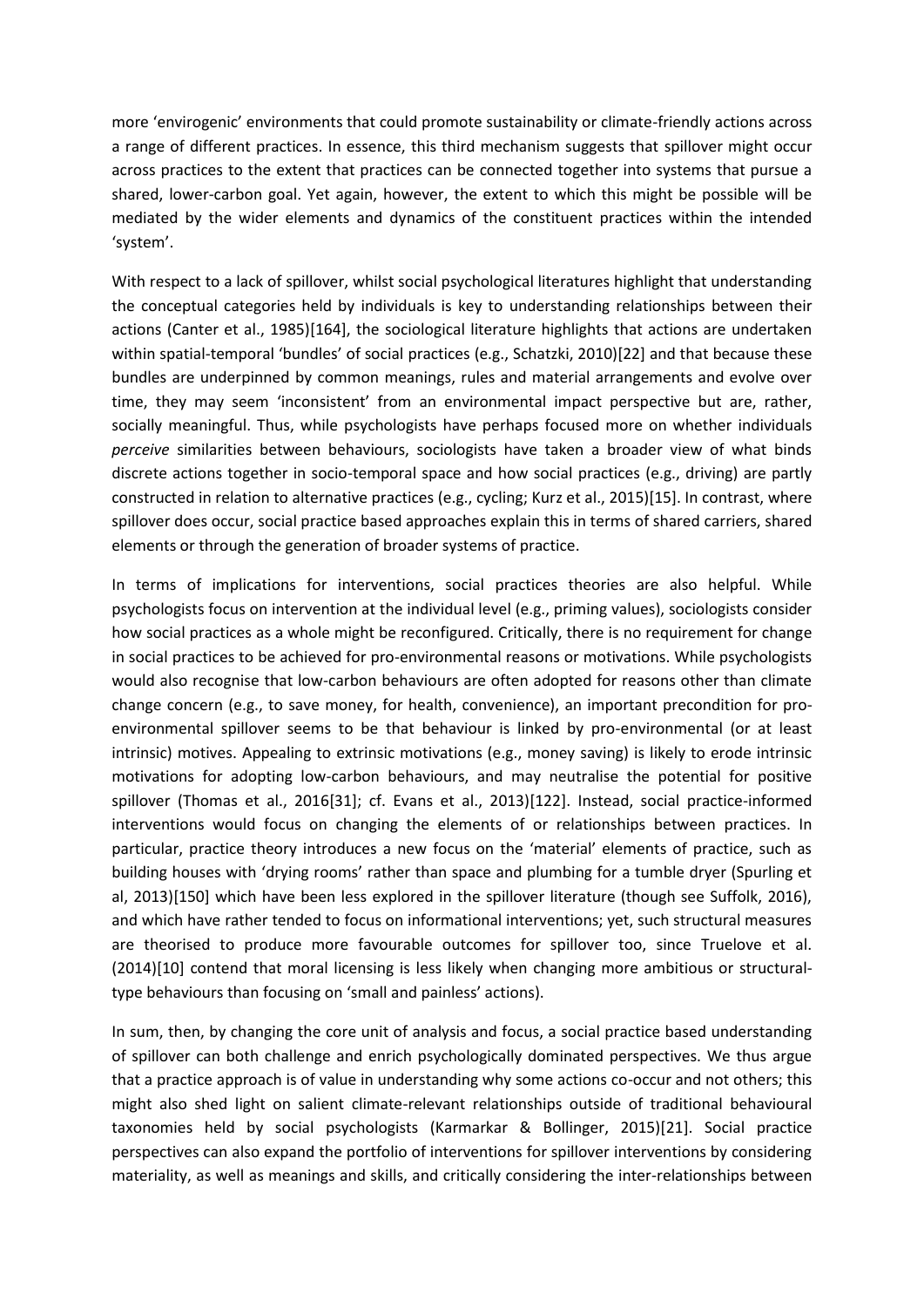these elements. Spillover interventions focussed only on meanings (e.g., priming values) will not work – or be limited to very small-scale changes in similar behaviours – without consistent materials and skills to support a low-carbon practice change. As recognised across the social sciences (e.g., Capstick et al., 2014)[26], more ambitious behavioural spillover that produces reductions in emissions commensurate to the scale of the climate change challenge will require structural change – and behavioural spillover as narrowly understood in terms of change in one element of practice will not achieve this.

# **Figures and Captions**

**Tables**

#### **Sidebar title:**

[Please include sidebars in the body of the text where appropriate]

## **Conclusion**

The aim of this paper was to selectively review the separate literatures on positive and negative proenvironmental behavioural spillover effects and potential processes underpinning the phenomenon. In addition, we sought to pay particular attention to the relevance of the reviewed literature in terms of climate-relevant behaviour, and to expand the boundaries of enquiry by considering the potential value of incorporating social practice perspective to enlighten an understanding of the processes involved, and to suggest ideas for theoretical development and applied interventions. The evidence for positive and negative behavioural spillover is inconsistent and far from clear. Perhaps most notably, progress in the field has been slow, leaving important questions unanswered, especially in relation to the conditions and processes underpinning behavioural spillover. In addition, there remains a notable lack of clear causal evidence for behavioural spillover. We now proceed to offer some synthesis of the literature below, in light of limited progress being made in the field, and the contributions of previous work summarising the literature elsewhere (e.g. Truelove et al., 2014)[10], we consider the implications for climate-relevant behaviour.

## **Climate-relevant behavioural spillover and the prospects for broader lifestyle change**

A number of conclusions can be drawn from the literature that point to potential areas of significance for understanding the conditions under which positive behavioural spillover occurs, and factors that increase or decrease its probability. While the behaviours and conditions identified in the literature vary significantly, there is evidence to support Thøgersen's (2012)[42] four pathways to spillover. Motivation and consistency are key to all of the pathways specified. However, given the sheer number of factors influencing an individual within a given context, predicting how they might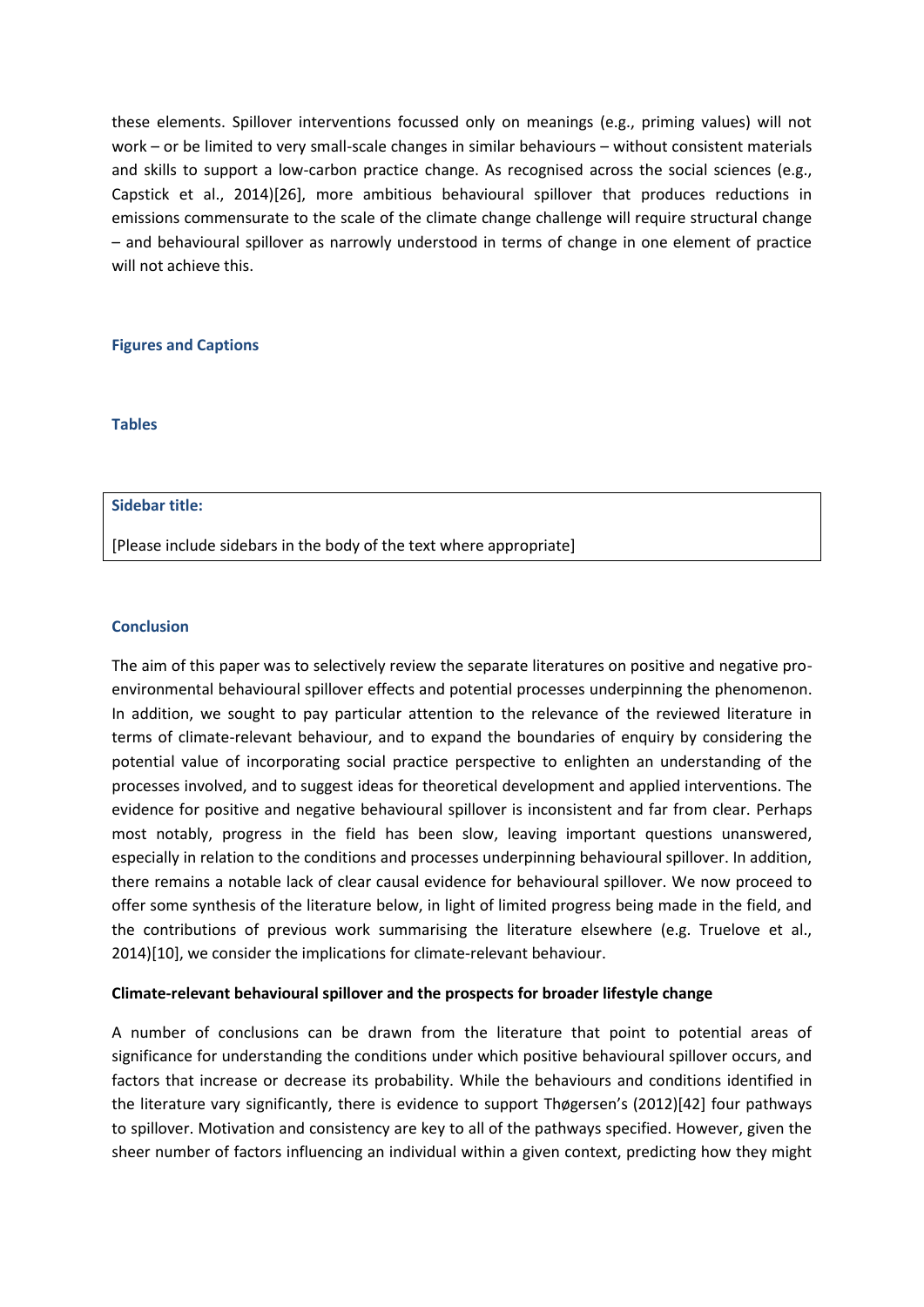act in the moment is somewhat complicated. However, as a foundation for behavioural spillover, prior values and goals might offer a feasible target for interventions.

# **Encouraging behavioural spillover via changes in social norms**

Engaging in a behaviour for intrinsic reasons (i.e. corresponding to a pro-environmental position), is more likely to lead to stronger and more persistent motivation that will persist without the need for external incentives (De Groot & Steg, 2008)[125], which is required to drive spillover of multiple behaviours. However, not everybody has this kind of intrinsic motivation; additionally, climaterelevant actions may involve commitment and lack of enjoyment (Steg, Lindenberg & Keizer, 2016)[165]. Therefore generating the groundswell needed to transform lifestyles in desired ways might depend on the intrinsic motivation to conform to social pressures via changes in social norms. Previous research suggests that while people may act based upon environmentally-conscious motivations, other motivations, such as conformity to social expectations, can exert a stronger influence on behaviour (Nyborg, Anderies, Dannenberg, Lindahl, Schill, Schlüter, Adger, Arrow, Barrett, Carpenter & Chapin, 2016)[166]. Ameliorative action can be undermined by the complexity, scale and psychological distance of climate change. Climate change is weak at motivating action partly because it is difficult to grasp, as well as leading to self-defensive biases, e.g. perceived uncertainty leading to misplaced optimism (Markowitz & Shariff, 2012)[167].

Nyborg et al. (2016)[166] discuss the way in which changing social norms can bring about a tipping point that transforms society toward more sustainable lifestyles. They remark that, whereas behaviours like recycling are observable (amenable to social sanction) and low cost/effort (conferring little benefit from abstention), many high-carbon actions (e.g. domestic energy consumption) are unobservable and yield significant benefits (e.g. comfort, convenience, status). In such cases, policy can help to make behaviour more visible (e.g. disclosing the names of residents signing up to energy conservation programs), and reinforcing benefits (e.g. providing grants for energy efficiency investments). Ockwell, Whitmarsh and O'Neill (2009)[168] also remark that regulation is necessary to address societal and institutional barriers to climate change action. Such interventions using social coercion as a basis for action may ultimately become internalised as intrinsic motivations over time (Ryan & Deci, 2000)[126] providing a basis for behavioural spillover.

# **Re-energising approaches to behavioural spillover via social practice theory**

In addition to reviewing the behavioural spillover literature with regard to climate-relevant behaviour, we also advance a new approach based on social practice theory. We identify three novel potential pathways to spillover: via individual carriers of practices, the sharing of elements between different forms of practice, and through relationships between multiple different practices within wider systems of practice. The second of these most closely aligns with the psychological descriptions of spillover processes (as mediated by learning or priming goals/identity). Changing the core unit and analysis of focus enables practitioners to gain greater insight into the ways in which practices as a whole are (re)configured in ways that transcend the boundaries of individual-level interventions. In terms of application, new synergies would create ideas for novel interventions based on material aspects of practice that go beyond altering single elements of practice, thus deepening and complementing existing psychological approaches.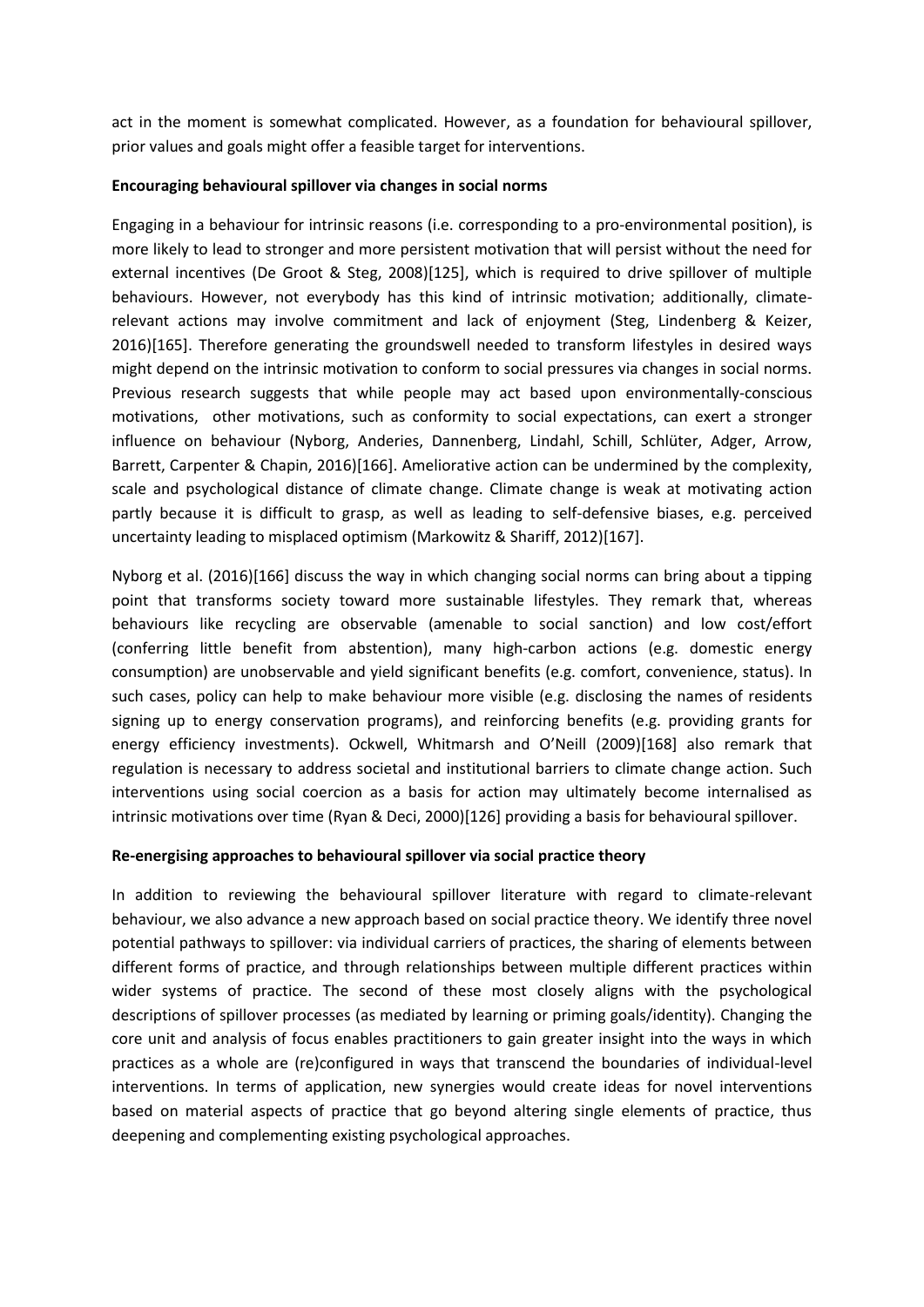In setting the ground for new pathways of enquiry, we also assert the need for social psychological approaches to examine the correlates and drivers of behavioural spillover in ways that yield better causal evidence, using actual behavioural measures where possible. Future work should also examine behavioural spillover in relation to climate-relevant behaviours, including climate adaptation behaviours, which may differ qualitatively from pro-environmental behaviour, and which have been largely omitted from studies to date.

# **Notes**

This research was funded by the European Research Council (ERC), as part of the CASPI project (no. 336665) and partly funded by the UK Economic and Social Research Council (ESRC), grant reference number ES/M00385X/1.

# **References**

1. Steg L., Bolderdijk J.W., Keizer K, Perlaviciute G. An integrated framework for encouraging proenvironmental behaviour: The role of values, situational factors and goals. *Journal of Environmental Psychology*. 2014; 30(38):104-15.

2. Thøgersen J., Crompton T. Simple and painless? The limitations of spillover in environmental campaigning. *Journal of Consumer Policy*. 2009; 32(2):141-63.

3. Corner, A., Randall, A. Selling climate change? The limitations of social marketing as a strategy for climate change public engagement. *Global Environmental Change*. 2011; 21(3); 1005–1014.

4. Defra. *A framework for pro-environmental behaviours*. London: Department for Environment, Food and Rural Affairs; 2008.

5. Dietz T., Gardner G.T., Gilligan J., Stern P.C., Vandenbergh MP. Household actions can provide a behavioral wedge to rapidly reduce US carbon emissions. *Proceedings of the National Academy of Sciences*. 2009; 106(44):18452-6.

6. Carter N., Ockwell D. New labour, new environment? An analysis of the labour government's policy on climate change and biodiversity loss. Centre for Ecology Law & Policy (CELP), University of York: www.york.ac.uk/res/celp/projects/foe/docs/fullreportfinal.pdf; 2008.

7. Lanzini P., Thøgersen J. Behavioural spillover in the environmental domain: an intervention study. *Journal of Environmental Psychology*. 2014; 40:381-90.

8. Truelove H.B., Yeung K.L., Carrico A.R., Gillis A.J., Raimi K.T. From plastic bottle recycling to policy support: An experimental test of pro-environmental spillover. *Journal of Environmental Psychology*. 2016; 46:55-66.

9. Austin A., Cox J., Barnett J., Thomas C. *Exploring catalyst behaviours: full Report: a report to the Department for Environment, Food and Rural Affairs*. Brook Lyndhurst; 2011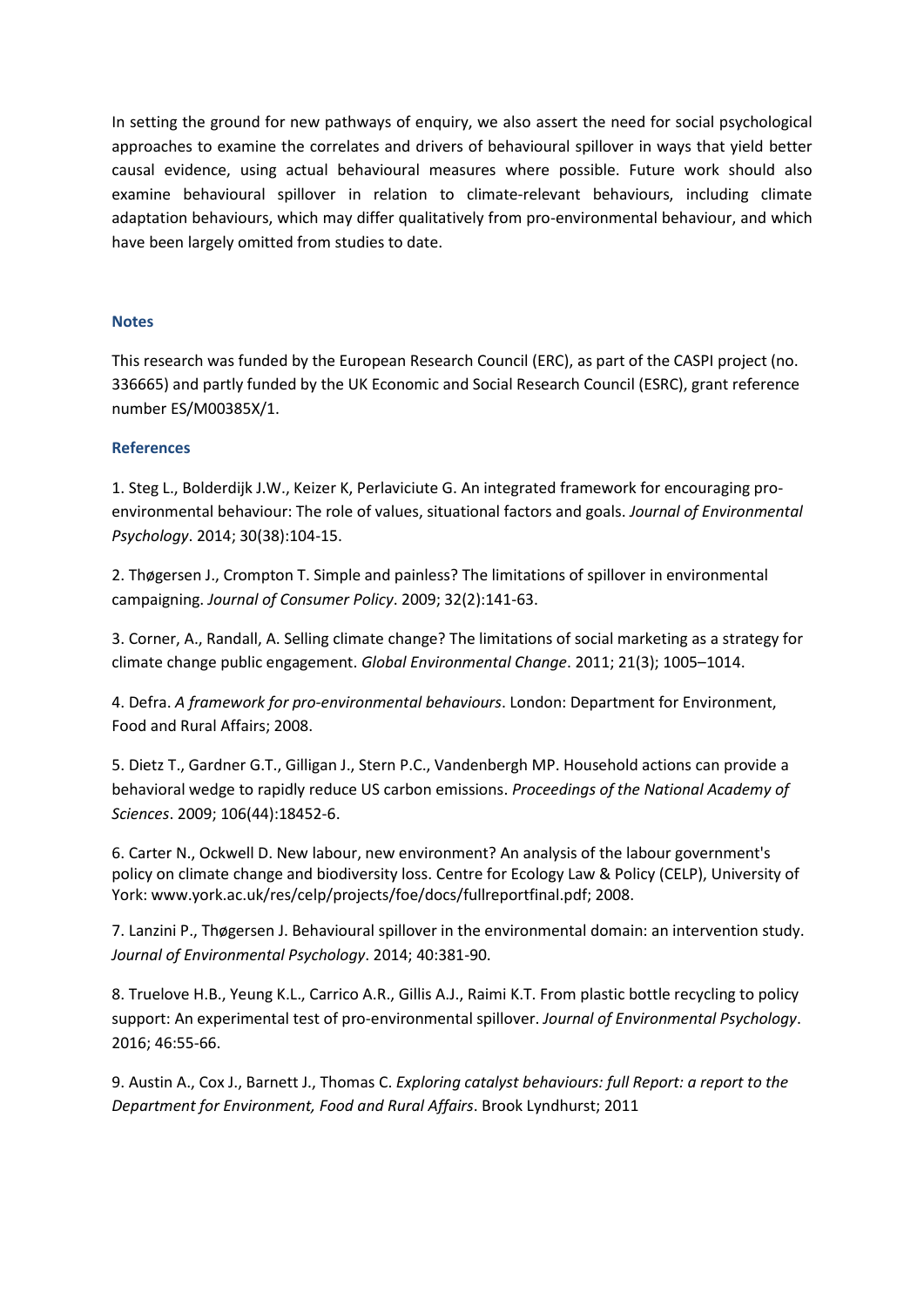10. Truelove H.B., Carrico A.R., Weber E.U., Raimi K.T., Vandenbergh M.P. Positive and negative spillover of pro-environmental behavior: an integrative review and theoretical framework. *Global Environmental Change*. 2014; 29:127-38.

11. Dolan P., Galizzi M.M. Like ripples on a pond: behavioral spillovers and their implications for research and policy. *Journal of Economic Psychology*. 2015;47:1-6.

12. Nilsson A., Bergquist M., Schultz W.P. Spillover effects in environmental behaviors, across time and context: a review and research agenda. *Environmental Education Research*. 2016; 3:1-7.

13. Batel S, Castro P, Devine-Wright P, Howarth C. Developing a critical agenda to understand proenvironmental actions: contributions from Social Representations and Social Practices Theories. *Wiley Interdisciplinary Reviews: Climate Change*. 2016;7(5):727-45.

14. Biesbroek R., Klostermann J., Termeer C., Kabat P. Barriers to climate change adaptation in the Netherlands. *Climate Law*. 2011; 2(2):181-99.

15. Kurz, B. Gardner, B. Verplanken, C. Abraham, C. Habitual behaviours or patterns of practice? Explaining and changing repetitive climate-relevant *actions Wiley Interdisciplinary Reviews: Climate Change*. 2015; 6: 113–128

16. Poortinga W., Whitmarsh L., Suffolk C. The introduction of a single-use carrier bag charge in Wales: Attitude change and behavioural spillover effects. *Journal of Environmental Psychology*. 2013; 36:240-7.

17. Thøgersen J, Noblet C. Does green consumerism increase the acceptance of wind power*? Energy Policy*. 2012; 51:854-62.

18. Thøgersen J., Haugaard P., Olesen A. Consumer responses to ecolabels. *European Journal of Marketing*. 2010; 44(11/12):1787-810.

19. Howell RA. It's not (just)"the environment, stupid!" Values, motivations, and routes to engagement of people adopting lower-carbon lifestyles. *Global Environmental Change*. 2013; 23(1):281-90.

20. Howell R, Allen S. People and planet: Values, motivations and formative influences of individuals acting to mitigate climate change. *Environmental Values*. 2016; 22:1-16.

21. Karmarkar U.R., Bollinger B. BYOB: How bringing your own shopping bags leads to treating yourself and the environment. *Journal of Marketing*. 2015; 79(4):1-5.

22. Schatzki T.R. *Site of the social: A philosophical account of the constitution of social life and change*. University Park: Penn State Press; 2010.

23. Sorrell .S, Dimitropoulos J., Sommerville M. Empirical estimates of the direct rebound effect: A review. *Energy policy*. 2009; 37(4):1356-71.

24. Gillingham K., Kotchen M.J., Rapson D.S., Wagner G. Energy policy: The rebound effect is overplayed. *Nature.* 2013; 493(7433):475-6.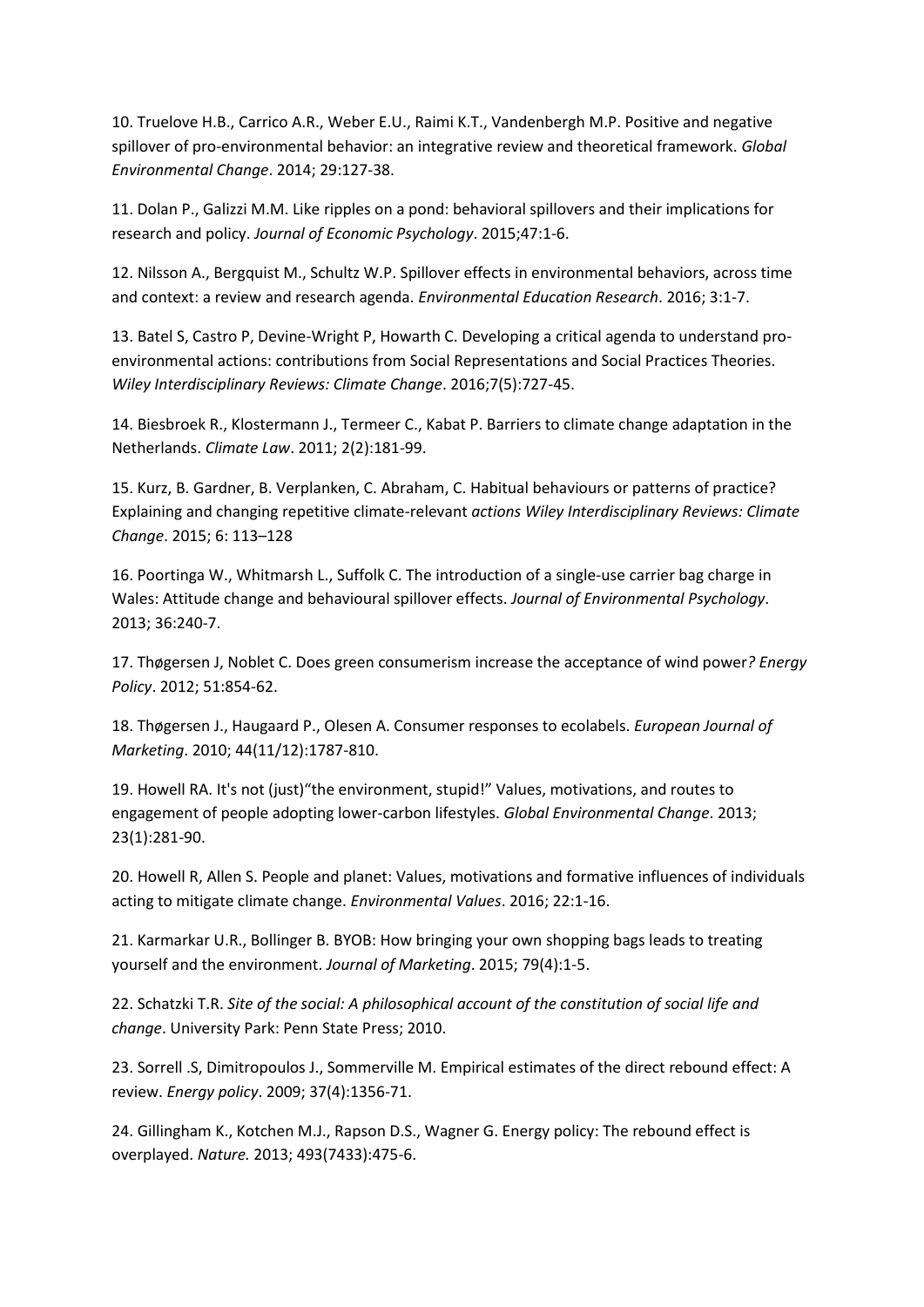25. Gneezy A., Imas A., Brown A., Nelson L.D., Norton M.I. Paying to be nice: Consistency and costly prosocial behavior. *Management Science*. 2012; 58(1):179-87.

26. Capstick S., Lorenzoni I., Corner A., Whitmarsh L. Prospects for radical emissions reduction through behavior and lifestyle change. *Carbon management*. 2014; 5(4):429-45.

27. Kollmuss A., Agyeman J. Mind the gap: why do people act environmentally and what are the barriers to pro-environmental behavior? *Environmental Education Research*. 2002; 8(3):239-60.

28. Howell R.A., Capstick S., Whitmarsh L. Impacts of adaptation and responsibility framings on attitudes towards climate change mitigation. *Climatic Change*. 2016; 136(3-4):445-61.

29. Barr S., Shaw G., Coles T., Prillwitz J. 'A holiday is a holiday': practicing sustainability, home and away. *Journal of Transport Geography*. 2010; 18(3):474-81.

30. Thøgersen J. Spillover processes in the development of a sustainable consumption pattern. *Journal of economic psychology*. 1999; 20(1):53-81.

31. Thomas G.O., Poortinga W., Sautkina E. The Welsh Single-Use Carrier Bag Charge and behavioural spillover. *Journal of Environmental Psychology*. 2016; 47:126-35.

32. Lynn P. *Distinguishing dimensions of pro-environmental behaviour*. Institute for Social and Economic Research. 2014; 19:1-9.

33. Whitmarsh L., O'Neill, S. Green identity, green living? The role of pro-environmental self-identity in determining consistency across diverse pro-environmental behaviours. *Journal of Environmental Psychology*. 2010; 30(3):305-14.

34. Thøgersen J, Ölander F. To what degree are environmentally beneficial choices reflective of a general conservation stance? *Environment and Behavior*. 2006; 38(4):550-69.

36. Daneshvary N., Daneshvary R., Schwer R.K. Solid-waste recycling behavior and support for curbside textile recycling. *Environment and Behavior*. 1998; 30(2):144-61.

36. Bratt C. The impact of norms and assumed consequences on recycling behavior. *Environment and Behavior.* 1999; 31(5):630-56.

37. Thøgersen J., Ölander F. Spillover of environment-friendly consumer behaviour. *Journal of Environmental Psychology*. 2003; 23(3):225-36.

38. Van der Werff E., Steg L., Keizer K. I am what I am, by looking past the present the influence of biospheric values and past behavior on environmental self-identity. *Environment and Behavior*. 2014; 46(5):626-57.

39. Willis M.M., Schor J.B. Does changing a light bulb lead to changing the world? Political action and the conscious consumer. *The Annals of the American Academy of Political and Social Science*. 2012; 644(1):160-90.

40. Bullard RD, Johnson GS. Environmentalism and public policy: Environmental justice: Grassroots activism and its impact on public policy decision making*. Journal of Social Issues*. 2000; 56(3):555-78.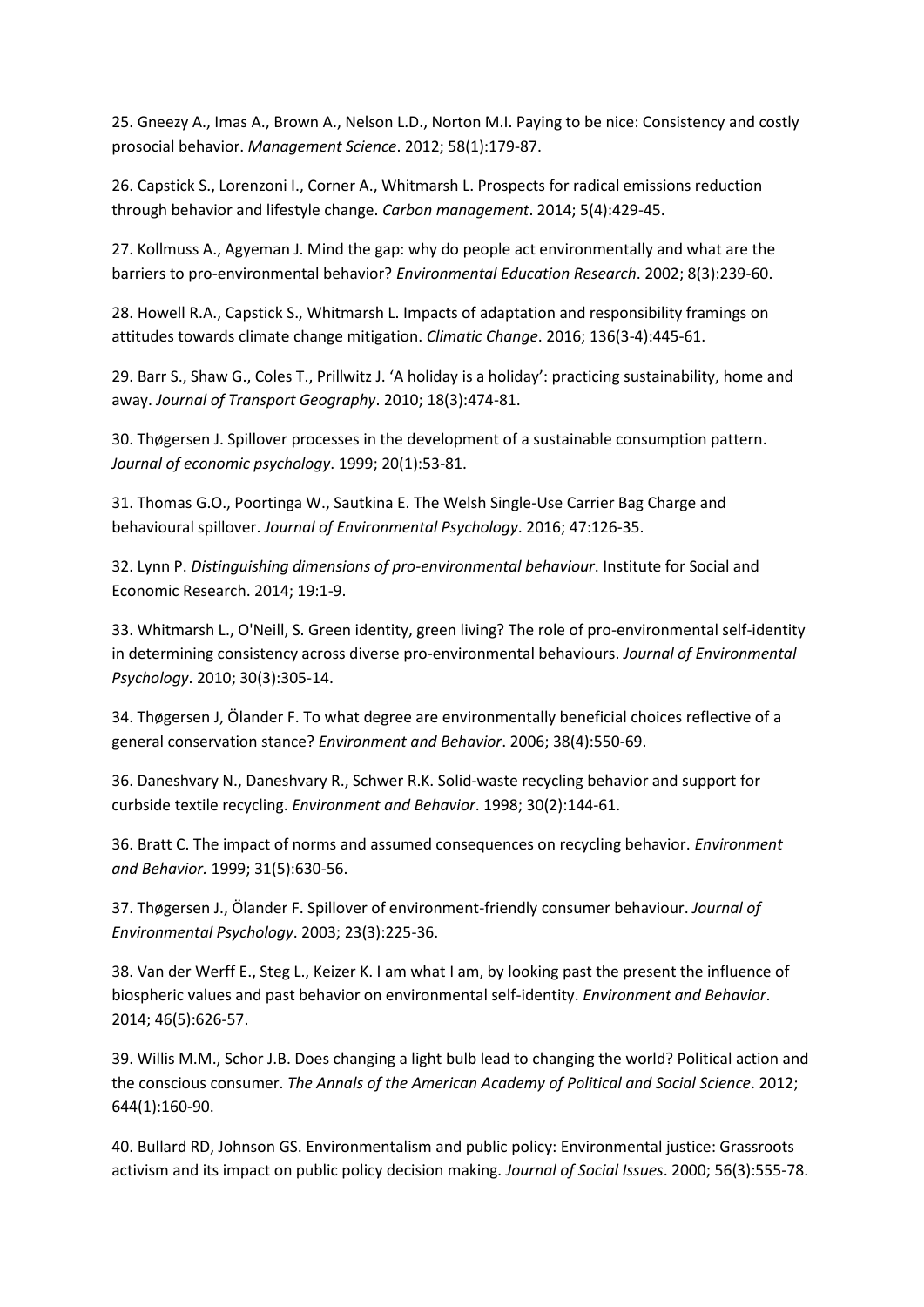41. Carlsson-Kanyama A., González A.D. Potential contributions of food consumption patterns to climate change. The American journal of clinical nutrition. 2009 May 1;89(5):1704-9.

42. Thøgersen J. Pro-Environmental Spillover Review of Research on the Different Pathways Through Which Performing One Pro-Environmental Behaviour Can Influence the Likelihood of Performing Another. 2012. Behavior Works Australia. http://www.behaviourworksaustralia.org/V2/wpcontent/uploads/2015/10/Review-of-spillover-researchJohn-Th%C3%B8gersen.pdf. 2012

43. Moloney S., Horne R.E., Fien J. Transitioning to low carbon communities—from behaviour change to systemic change: Lessons from Australia. *Energy Policy*. 2010; 38(12):7614-23.

44. Scialabba N.E., Müller-Lindenlauf M. Organic agriculture and climate change. *Renewable Agriculture and Food Systems*. 2010; 25(2):158.

45. Chapman L. Transport and climate change: a review*. Journal of Transport Geography*. 2007; 15(5):354-67.

46. Bleys B., Defloor B., Van Ootegem L., Verhofstadt E. The environmental impact of individual behavior: Self-assessment versus the ecological footprint. *Environment and Behavior*. 2017; 49(1):1- 26.

47. Juhl H.J., Fenger M.H., Thøgersen J. Will the consistent organic food consumer step forward? *Journal of Consumer Research*. 2017 (in press). .

48. Kaida N., Kaida K. Spillover effect of congestion charging on pro-environmental behavior. *Environment, Development and Sustainability*. 2015; 7(3):409-21.

49. Gabe-Thomas E., Walker I., Verplanken B., Shaddick G. Householders' Mental Models of Domestic Energy Consumption: Using a Sort-And-Cluster Method to Identify Shared Concepts of Appliance Similarity. *PloS One*. 2016; 11(7): http://journals.plos.org/plosone/article?id=10.1371/journal.pone.0158949

50. Kaiser F.G. A general measure of ecological behavior. *Journal of Applied Social Psychology*. 1998; 28(5):395-422.

51. Karlin B., Davis N., Sanguinetti A., Gamble K., Kirkby D., Stokols D. Dimensions of conservation exploring differences among energy behaviors. *Environment and Behavior*. 2014; 46(4):423-52.

52. Lee Y.J., De Young R., Marans R.W. Factors influencing individual recycling behavior in office settings: A study of office workers in Taiwan. *Environment and Behavior*. 1995; 27(3):380-403.

53. Tudor .T, Barr S., Gilg A. A tale of two locational settings: is there a link between proenvironmental behaviour at work and at home? *Local Environment*. 2007; 12(4):409-21.

54. Rashid N.R., Mohammad N. Spill Over of Environmentally Friendly Behaviour Phenomenon: The Mediating Effect of Employee Organizational Identification. *OIDA International Journal of Sustainable Development*. 2011; 2(12):29-42.

55. Andersson M., Eriksson O., von Borgstede C. The effects of environmental management systems on source separation in the work and home settings. *Sustainability*. 2012; 4(6):1292-308.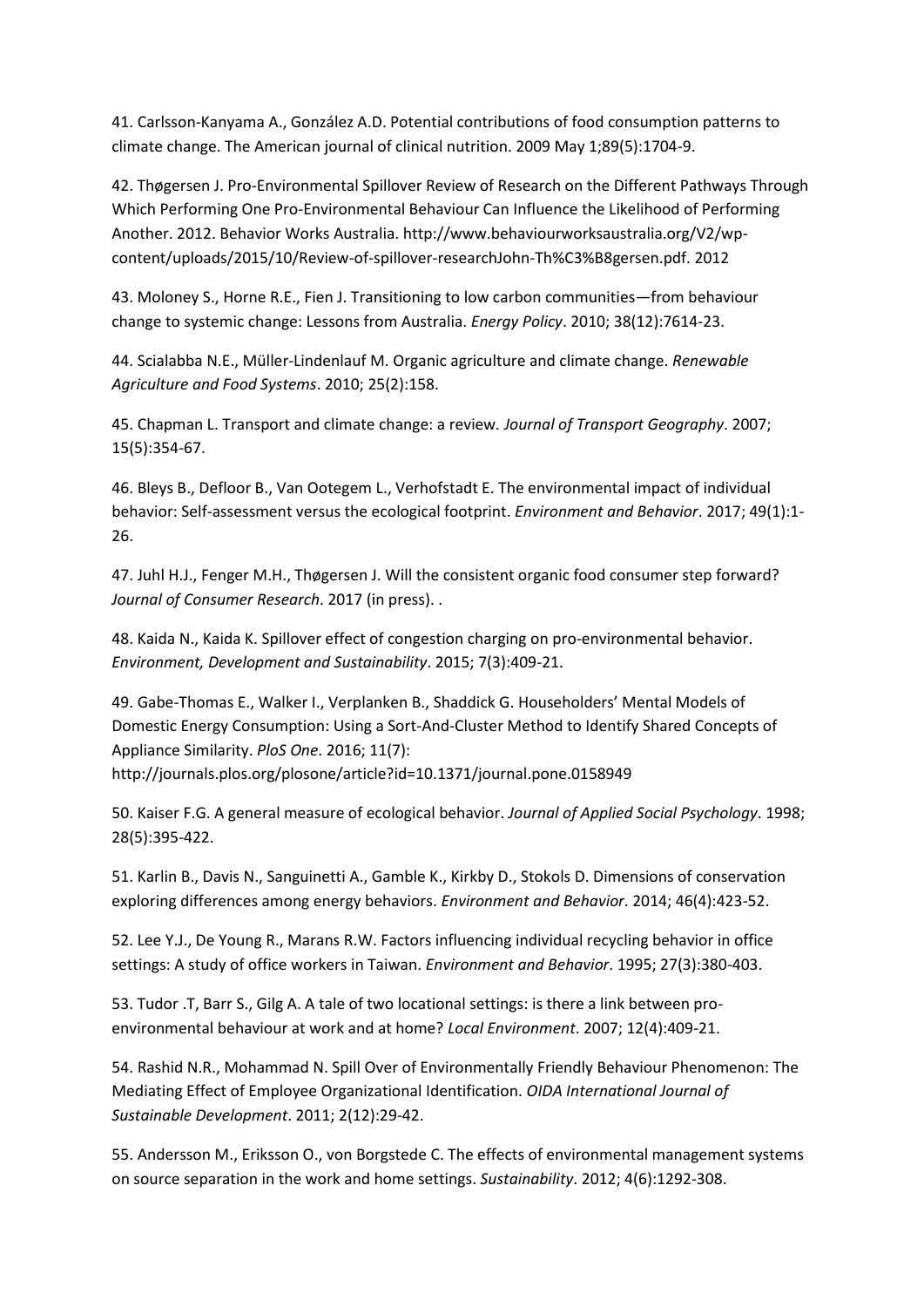56. Littleford C., Ryley T.J., Firth S.K. Context, control and the spillover of energy use behaviours between office and home settings. *Journal of Environmental Psychology*. 2014; 40:157-66.

57. Margetts E.A., Kashima Y. Spillover between pro-environmental behaviours: The role of resources and perceived similarity. *Journal of Environmental Psychology*. 2017; 49:30-42.

58. Maki A.J. Rothman A. Understanding proenvironmental intentions and behaviors: The importance of considering both the behavior setting and the type of behavior. *The Journal of Social Psychology*. 2016; 156:1-15.

59. Barr S., Shaw G., Coles T., Prillwitz J. 'A holiday is a holiday': practicing sustainability, home and away. *Journal of Transport Geography*. 2010; 18(3):474-81.

60. Steg L. Promoting household energy conservation. *Energy Policy*. 2008; 36(12):4449-53.

61. Dwyer P.C., Maki A., Rothman A.J. Promoting energy conservation behavior in public settings: the influence of social norms and personal responsibility. *Journal of Environmental Psychology*. 2015; 41:30-4.

62. Kaiser F.G., Schultz P. The Attitude–Behavior Relationship: A Test of Three Models of the Moderating Role of Behavioral Difficulty. *Journal of Applied Social Psychology*. 2009; 39(1):186-207.

63. Chawla L. Life paths into effective environmental action. *The Journal of Environmental Education*. 1999; 31(1):15-26.

64. Verplanken B, Wood W. Interventions to break and create consumer habits. *Journal of Public Policy & Marketing*. 2006; 25(1):90-103.

65. McCoy D, Lyons S. Unintended outcomes of electricity smart-metering: trading-off consumption and investment behaviour. *Energy Efficiency*. 2016; 9(1):1-20.

66. Catlin J.R., Wang Y. Recycling gone bad: When the option to recycle increases resource consumption. *Journal of Consumer Psychology*. 2012; 23(1):122-127.

67. Merritt A.C., Effron D.A., Monin B. Moral self‐licensing: When being good frees us to be bad. *Social and Personality Psychology Compass*. 2010; 4(5):344-57.

68. Mazar, N., Zhong C.B. Do green products make us better people? *Psychological Science*. 2010; 21(4):494-498.

69. Meijers M.H., Verlegh P.W., Noordewier M.K., Smit E.G. The dark side of donating: how donating may license environmentally unfriendly behavior. *Social Influence*. 2015; 10(4):250-63.

70. Jansson J., Marell A., Nordlund A. Green consumer behavior: determinants of curtailment and eco-innovation adoption*. Journal of Consumer Marketing*. 2010; 27(4):358-70.

71. Klöckner C.A., Nayum A., Mehmetoglu M. Positive and negative spillover effects from electric car purchase to car use. Transportation Research Part D: Transport and Environment. 2013; 21:32-8.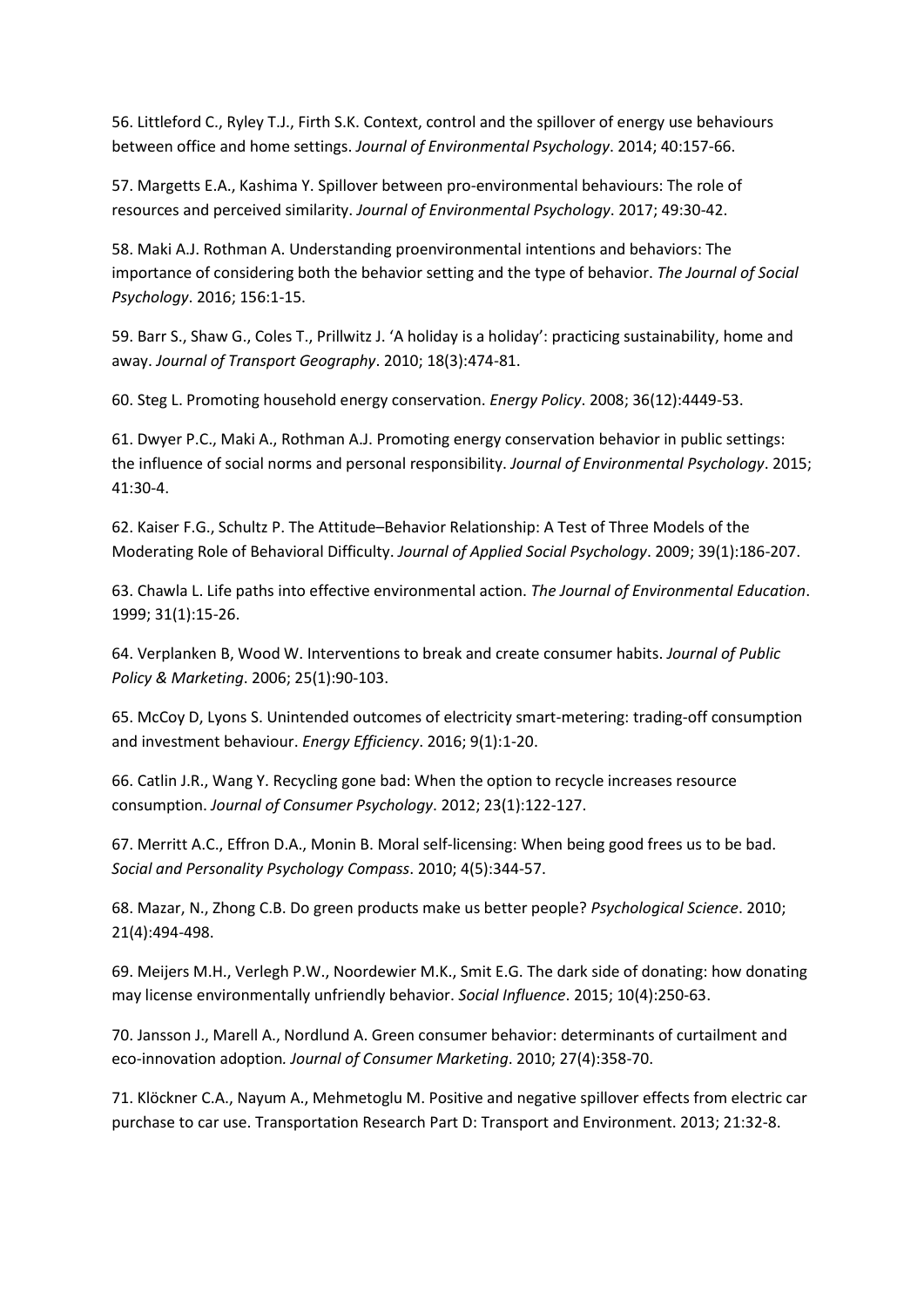72. Zhong, C.B. & Liljenquist, K. Washing Away Your Sins: Threatened Morality and Physical Cleansing. *Science*. 2006; 313:1451-1452.

73. Sachdeva S., Iliev R., Medin D.L. Sinning saints and saintly sinners the paradox of moral selfregulation. *Psychological Science*. 2009; 20(4):523-8.

74. Van der Werff E, Steg L, Keizer K. It is a moral issue: the relationship between environmental selfidentity, obligation-based intrinsic motivation and pro-environmental behaviour*. Global Environmental Change*. 2013; 23(5):1258-65.

75. Mullen E., Monin B. Consistency versus licensing effects of past moral behavior. *Annual Review of Psychology*. 2016; 67:363-85.

76. Guagnano G.A., Dietz T., Stern P.C. Willingness to pay for public goods: A test of the contribution model. *Psychological Science*. 1994; 5(6):411-5.

77. Gifford R. The dragons of inaction: Psychological barriers that limit climate change mitigation and adaptation. *American Psychologist*. 2011; 66(4):290-302.

78. Weber E.U. Perception and expectation of climate change. In M. Bazerman, D. Messick, A. Tenbrunsel, & K. Wade-Benzoni (eds.). *Psychological Perspectives to Environmental and Ethical Issues in Management*. San Francisco, CA: Jossey-Bass. 1997; P.314–341.

79. Weber E.U. Experience-based and description-based perceptions of long-term risk: Why global warming does not scare us (yet). *Climatic change*. 2006; 77(1):103-20.

80. Attari, S.Z., DeKay M.L., Davidson C.I., De Bruin W.B. Public perceptions of energy consumption and savings. *Proceedings of the National Academy of Sciences*. 2010; 107(37):16054-9.

81. Diekmann A., Preisendörfer P. Environmental behavior discrepancies between aspirations and reality. *Rationality and Society*. 1998; 10(1):79-102.

82. Greening L.A., Greene D.L. *Energy use, technical efficiency, and the rebound effect: a review of the literature. Report to the US Department of Energy*. Denver: Hagler Bailly and Co., 1998.

83. Hertwich E.G. Consumption and the rebound effect: An industrial ecology perspective. *Journal of Industrial Ecology*. 2005; 9(1‐2):85-98.

84. Sorrell S., Dimitropoulos J. The rebound effect: Microeconomic definitions, limitations and extensions. *Ecological Economics*. 2008; 65(3):636-49.

85. Midden C.J., Kaiser F.G., Teddy McCalley L. Technology's four roles in understanding individuals' conservation of natural resources. *Journal of Social Issues*. 2007; 63(1):155-74.

86. Steg L., Vlek C., Slotegraaf G. Instrumental-reasoned and symbolic-affective motives for using a motor car. *Transportation Research Part F: Traffic Psychology and Behaviour*. 2001; 4(3):151-69.

87. Greening L.A., Greene D.L., Difiglio C. Energy efficiency and consumption—the rebound effect—a survey. *Energy Policy*. 2000; 28(6):389-401.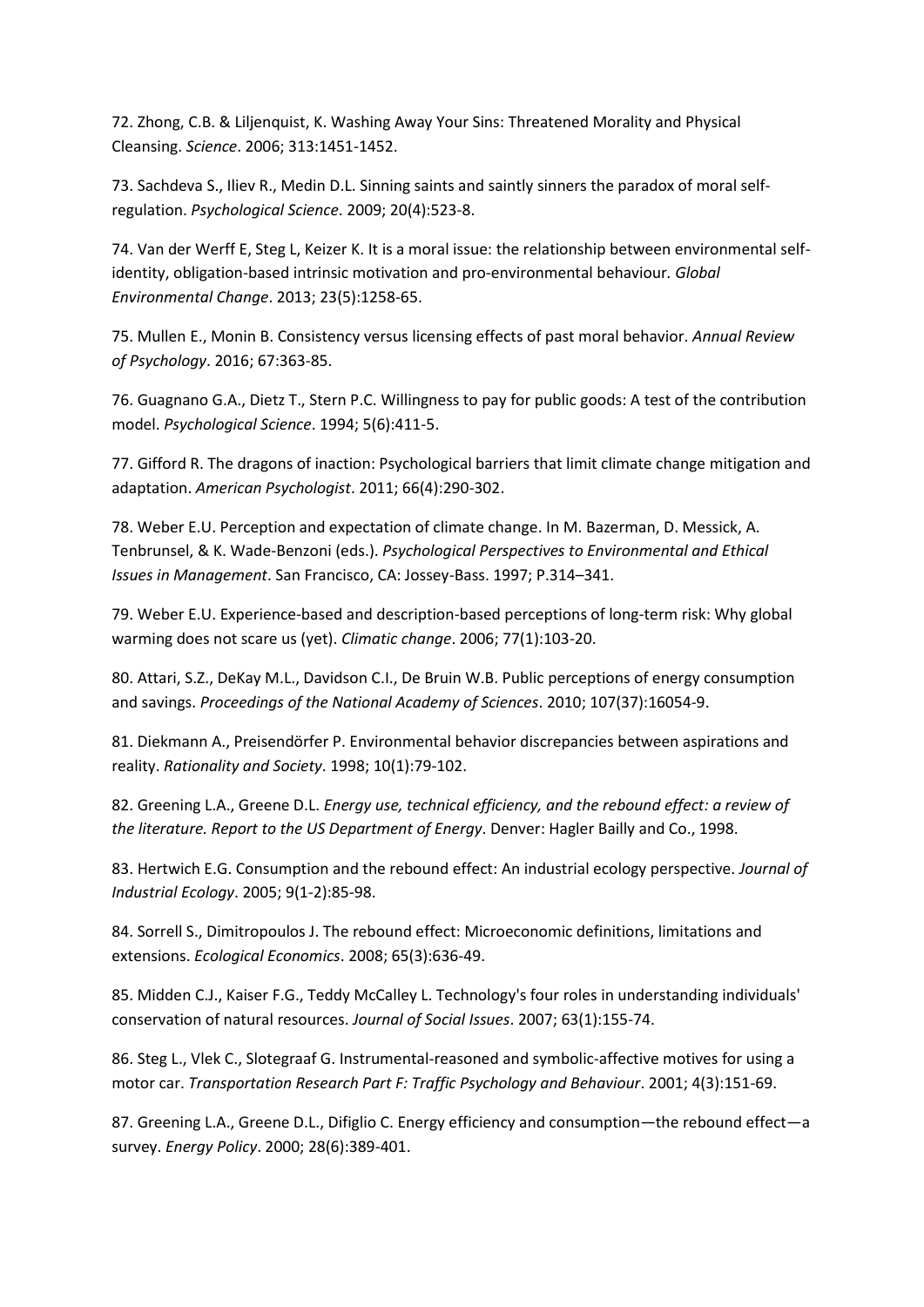88. Peters A., Dütschke E. How do consumers perceive electric vehicles? A comparison of German consumer groups. *Journal of Environmental Policy & Planning*. 2014; 16(3):359-77.

89. Peters A., Sonnberger M., Dütschke E., Deuschle J. *Theoretical perspective on rebound effects from a social science point of view: Working paper to prepare empirical psychological and sociological studies in the REBOUND project*. Working paper sustainability and innovation; 2012.

90. Gillingham K., Rapson D., Wagner G. The rebound effect and energy efficiency policy*. Review of Environmental Economics and Policy*. 2015; 10:58-68.

91. Tajfel H., Turner J.C. The social identity theory of inter group behaviour. In S. Worchel, W.G. Austin (Eds). *Psychology of intergroup relations*. Chicago: Nelson Hall. 1986. P.7-24.

92. Bem D.J. Self-perception theory. *Advances in Experimental Social Psychology*. 1972; 6:1-62.

93. Cornelissen G., Pandelaere M., Warlop L., Dewitte S. Positive cueing: Promoting sustainable consumer behavior by cueing common environmental behaviors as environmental*. International Journal of Research in Marketing*. 2008; 25(1):46-55.

94. Van der Werff E., Steg L., Keizer K. Follow the signal: when past pro-environmental actions signal who you are. *Journal of Environmental Psychology*. 2014; 40:273-82.

95. Lacasse K. Don't be satisfied, identify! Strengthening positive spillover by connecting proenvironmental behaviors to an "environmentalist" label. *Journal of Environmental Psychology*. 2016; 48:149-58.

96. Suffolk C., Poortinga W. Behavioural changes after energy efficiency improvements in residential properties. In T. Santarius, H.J. Walnum, C. Aall (Eds). *Rethinking climate and energy policies: new perspectives on the rebound phenomenon*. Switzerland: Springer International Publishing. 2016 P.121-142.

97. Festinger L. Cognitive Dissonance. *Scientific American*. 1962; 207:93-106.

98. Thøgersen J. A cognitive dissonance interpretation of consistencies and inconsistencies in environmentally responsible behavior. *Journal of Environmental Psychology*. 2004; 24(1):93-103.

99. Tobler C., Visschers V.H., Siegrist M. Addressing climate change: Determinants of consumers' willingness to act and to support policy measures. *Journal of Environmental Psychology*. 2012; 32(3):197-207.

100. Cialdini R.B., Trost M.R., Newsom J.T. Preference for consistency: The development of a valid measure and the discovery of surprising behavioral implications. *Journal of Personality and Social Psychology*. 1995; 69(2):318.

101. Sapiains R., Beeton R.J., Walker I.A. The Dissociative Experience: Mediating the Tension Between People's Awareness of Environmental Problems and Their Inadequate Behavioral Responses. *Ecopsychology*. 2015; 7(1):38-47.

102. Cialdini R.B. The science of persuasion. *Scientific American*. 2001; 284(2):76-81.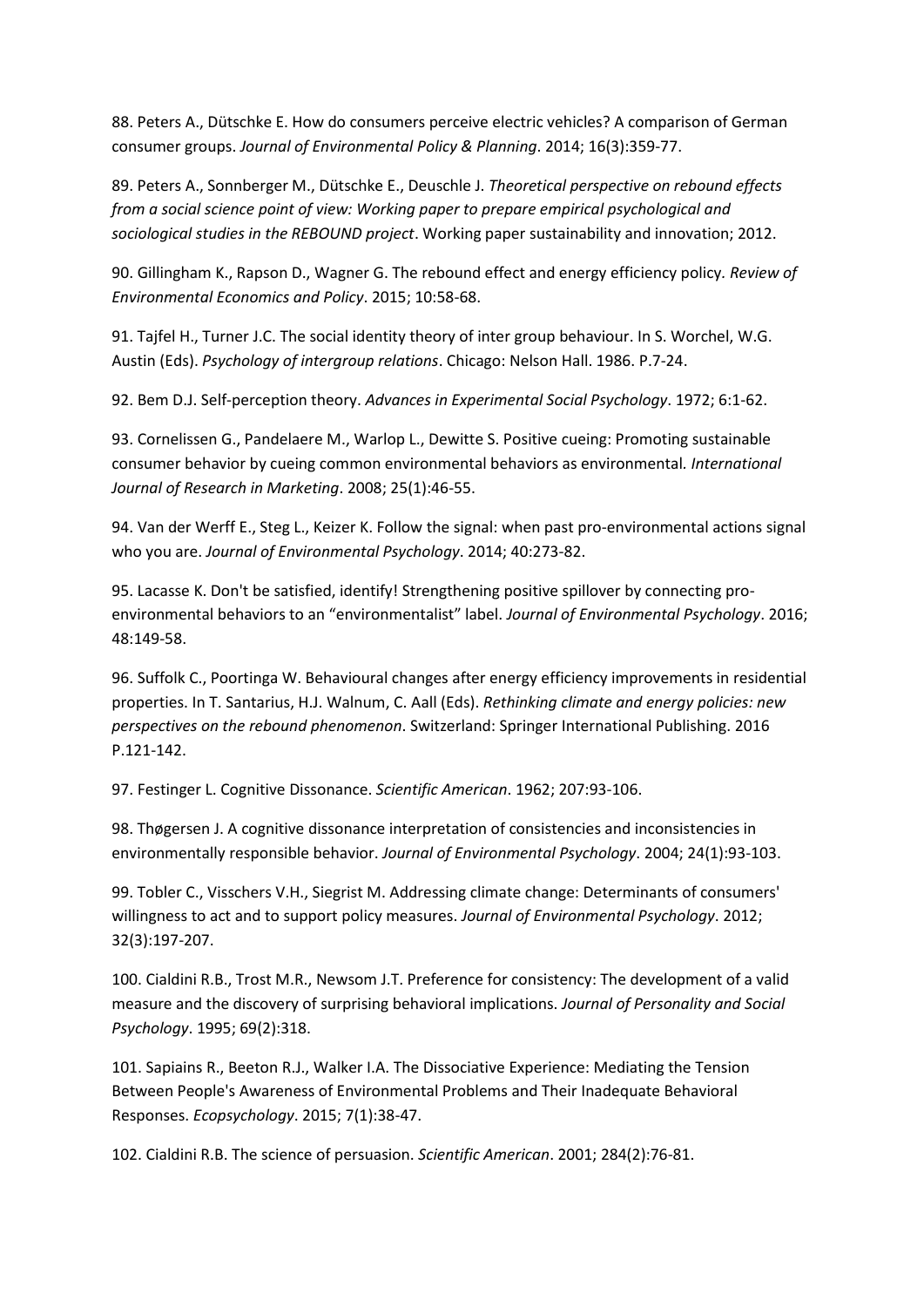103. Baca-Motes K., Brown A., Gneezy A., Keenan E.A., Nelson L.D. Commitment and behavior change: Evidence from the field. *Journal of Consumer Research*. 2013; 39(5):1070-84.

104. Fried C.B., Aronson E. Hypocrisy, misattribution, and dissonance reduction. *Personality and Social Psychology Bulletin*. 1995; 21:925-933.

105. Aronson E., Fried C., Stone J. Overcoming denial and increasing the intention to use condoms through the induction of hypocrisy. *American Journal of Public Health*. 1991; 81(12):1636-8.

106. Dickerson C.A., Thibodeau R., Aronson E., Miller D. Using cognitive dissonance to encourage water conservation1. *Journal of Applied Social Psychology*. 1992; 22(11):841-54.

107. Priolo D., Milhabet I., Codou O., Fointiat V., Lebarbenchon E., Gabarrot F. Encouraging ecological behaviour through induced hypocrisy and inconsistency. *Journal of Environmental Psychology*. 2016; 47:166-180.

108. Freedman J.L., Fraser S.C. Compliance without pressure: the foot-in-the-door technique. *Journal of Personality and Social Psychology*. 1966; 4(2):195.

109. Lauren N., Fielding K.S, Smith L., Louis W.R. You did, so you can and you will: Self-efficacy as a mediator of spillover from easy to more difficult pro-environmental behaviour. *Journal of Environmental Psychology*. 2016; 48:191-9.

110. Hutton R.B. Advertising and the Department of Energy's campaign for energy conservation. *Journal of Advertising*. 1982; 11(2):27-39.

111. Bandura A. Self-efficacy: toward a unifying theory of behavioral change. *Psychological Review*. 1977; 84(2):191.

112. Adger W.N., Dessai S., Goulden M., Hulme M., Lorenzoni I., Nelson D.R., Naess L.O., Wolf J., Wreford A. Are there social limits to adaptation to climate change? *Climatic Change*. 2009; 93(3- 4):335-54.

113. Gifford R., Nilsson A. Personal and social factors that influence pro‐environmental concern and behaviour: A review. *International Journal of Psychology*. 2014; 49(3):141-57.

114. Steinhorst J., Klöckner C.A., Matthies E. Saving electricity–For the money or the environment? Risks of limiting pro-environmental spillover when using monetary framing. *Journal of Environmental Psychology*. 2015; 43:125-35.

115. Schwartz SH. Universals in the content and structure of values: Theoretical advances and empirical tests in 20 countries. *Advances in Experimental Social Psychology*. 1992; 25:1-65.

116. Schultz P.W., Zelezny L.C. Values and proenvironmental behavior a five-country survey. *Journal of Cross-Cultural Psychology*. 1998; 29(4):540-58.

117. Abrahamse W., Steg L. Social influence approaches to encourage resource conservation: a meta-analysis. *Global Environmental Change*. 2013; 23(6):1773-85.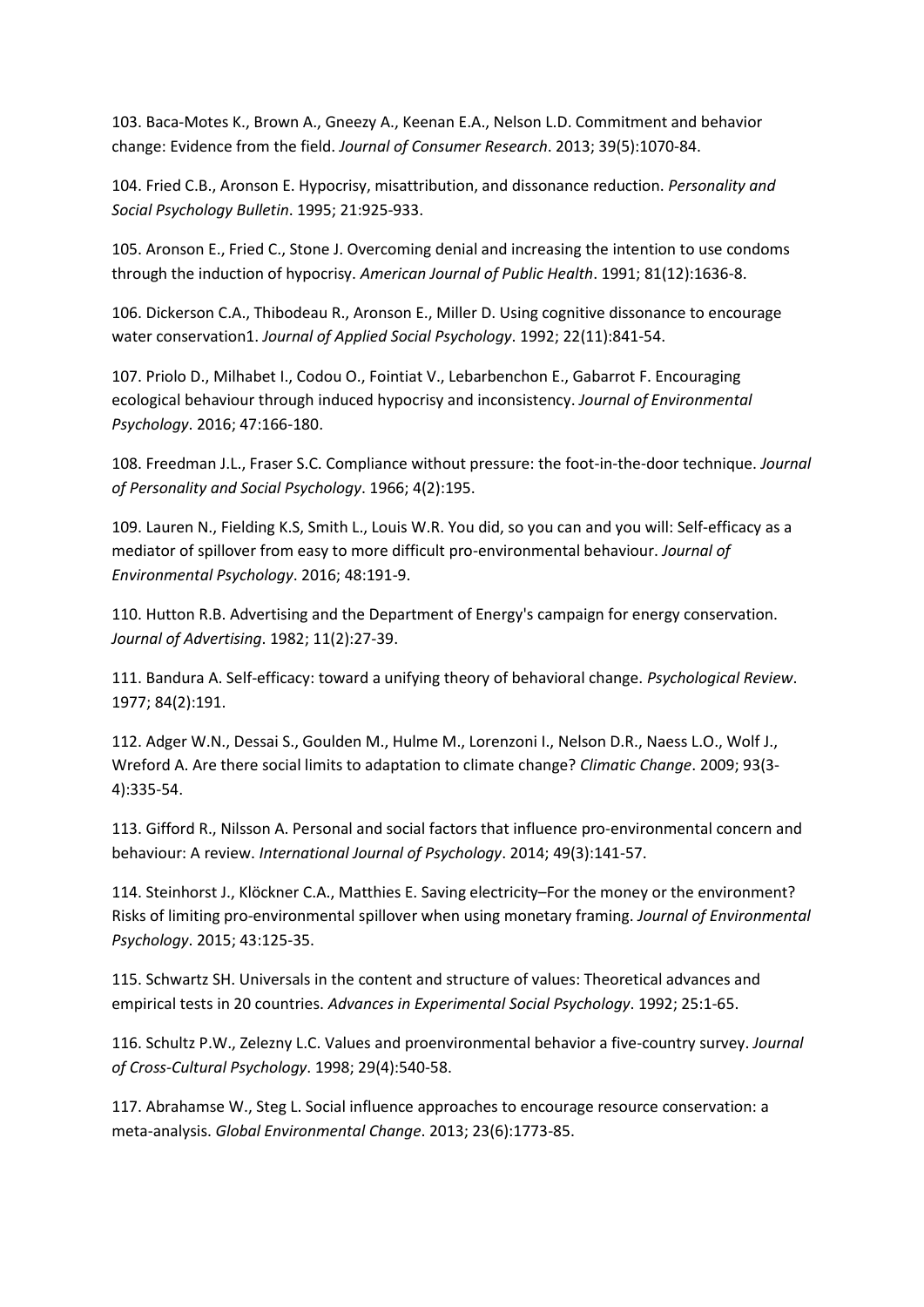118. Schultz P.W., Nolan J.M., Cialdini R.B., Goldstein N.J., Griskevicius V. The constructive, destructive, and reconstructive power of social norms. *Psychological Science*. 2007; 18(5):429-34.

119. Schultz P.W. Changing behavior with normative feedback interventions: A field experiment on curbside recycling. *Basic and Applied Social Psychology*. 1999; 21(1):25-36.

120. Nolan J.M., Schultz P.W., Cialdini R.B., Goldstein N.J., Griskevicius V. Normative social influence is underdetected. *Personality and Social Psychology Bulletin*. 2008; 34(7):913-23.

121. Lorenzoni I., Nicholson-Cole S., Whitmarsh L. Barriers perceived to engaging with climate change among the UK public and their policy implications. *Global Environmental Change*. 2007; 17(3):445-59.

122. Evans L., Maio G.R., Corner A., Hodgetts C.J., Ahmed S., Hahn U. Self-interest and proenvironmental behaviour. *Nature Climate Change*. 2013; 3(2):122-5.

123. Spence A., Leygue C., Bedwell B., O'Malley C. Engaging with energy reduction: Does a climate change frame have the potential for achieving broader sustainable behaviour? *Journal of Environmental Psychology*. 2014; 38:17-28.

124. Fishbach A., Dhar R., Zhang Y. Subgoals as substitutes or complements: the role of goal accessibility. *Journal of Personality and Social Psychology*. 2006; 91(2):232-242.

125. De Groot J.I., Steg L. Relationships between value orientations, self-determined motivational types and pro-environmental behavioural intentions. *Journal of Environmental Psychology*. 2010; 30(4):368-78.

126. Ryan R.M., Deci E.L. Self-determination theory and the facilitation of intrinsic motivation, social development, and well-being. *American Psychologist*. 2000; 55(1):68.

127. Ludwig T.D. On the necessity of structure in an arbitrary world: Using concurrent schedules of reinforcement to describe response generalization. *Journal of Organizational Behavior Management*. 2002; 21(4):13-38.

128. Ludwig T.D., Geller E.S. Assigned versus participative goal setting and response generalization: managing injury control among professional pizza deliverers. *Journal of Applied Psychology*. 1997; 82(2):253.

129. Dunlap R.E. Climate change skepticism and denial: An introduction. *American Behavioral Scientist*. 2013; 57(6):691-8.

130. Ding D., Maibach E.W., Zhao X., Roser-Renouf C., Leiserowitz A. Support for climate policy and societal action are linked to perceptions about scientific agreement. *Nature Climate Change*. 2011; 1(9):462-6.

131. Hurlstone M.J., Lewandowsky S., Newell B.R., Sewell B. The effect of framing and normative messages in building support for climate policies. *PloS One*. 2014; 9(12). http://journals.plos.org/plosone/article?id=10.1371/journal.pone.0114335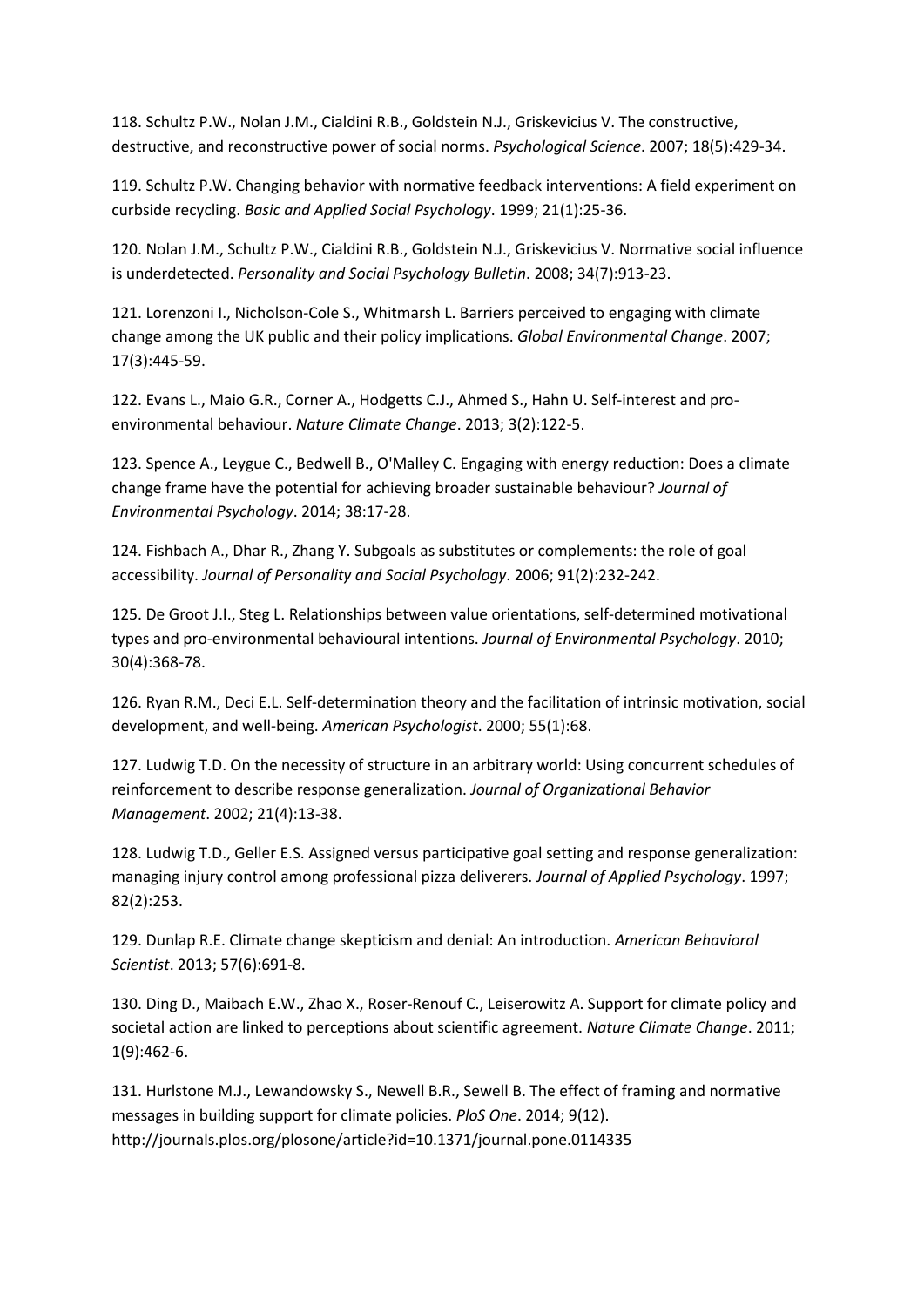132. Demski, C., Capstick, S., Pidgeon, N., Sposato, R.G., Spence, A. Experience of extreme weather affects climate change mitigation and adaptation responses. *Climatic Change*. 2017; 104(2):149-164.

133. Spence, A., Poortinga, W., Butler, C., Pidgeon, N.F. Perceptions of climate change and willingness to save energy related to flood experience. *Nature Climate Change*. 2011; 1:46-49.

134. Spence A., Pidgeon N. Framing and communicating climate change: The effects of distance and outcome frame manipulations. *Global Environmental Change*. 2010; 20(4):656-67.

135. Akerlof K., Maibach E.W., Fitzgerald D., Cedeno A.Y., Neuman A. Do people "personally experience" global warming, and if so how, and does it matter? *Global Environmental Change*. 2013; 23(1):81-91.

136. Hamilton L.C., Stampone M.D. Blowin' in the wind: Short-term weather and belief in anthropogenic climate change. *Weather, Climate, and Society*. 2013; 5(2):112-9.

137. Weber E.U. What shapes perceptions of climate change? *Wiley Interdisciplinary Reviews: Climate Change*. 2010; 1(3):332-42.

138. Dinner I., Johnson E.J., Goldstein D.G., Liu K. Partitioning default effects: why people choose not to choose. *Journal of Experimental Psychology: Applied*. 2011; 17(4):332-341.

139. Pichert D., Katsikopoulos K.V. Green defaults: Information presentation and pro-environmental behaviour. *Journal of Environmental Psychology*. 2008; 28(1):63-73.

140. Bain P.G., Hornsey M.J., Bongiorno R., Jeffries C. Promoting pro-environmental action in climate change deniers. *Nature Climate Change*. 2012; 2(8):600-3.

141. Shove E., Pantzar M., Watson M. *The dynamics of social practice: Everyday life and how it changes*. London: Sage Publications. 2012.

142. Shove E. Beyond the ABC: climate change policy and theories of social change. *Environment and Planning A.* 2010; 42(6):1273-85.

143. Hargreaves T. Practice-ing behaviour change: Applying social practice theory to proenvironmental behaviour change. *Journal of Consumer Culture*. 2011; 11(1):79-99.

144. Boldero J.M., Binder G. Commentary. *Environment and Planning A*. 2013; 45(11):2535-8.

145. Wilson C., Chatterton T. Multiple models to inform climate change policy: a pragmatic response to the 'beyond the ABC' debate. *Environment and Planning A*. 2011; 43(12):2781-7.

146. Whitmarsh L., O'Neill S., Lorenzoni I. Climate change or social change? Debate within, amongst, and beyond disciplines. *Environment and Planning A*. 2011; 43(2):258-61.

147. Shove E. On the difference between chalk and cheese—a response to Whitmarsh et al's comments on "Beyond the ABC: climate change policy and theories of social change". *Environment and Planning A.* 2011; 43(2):262-4.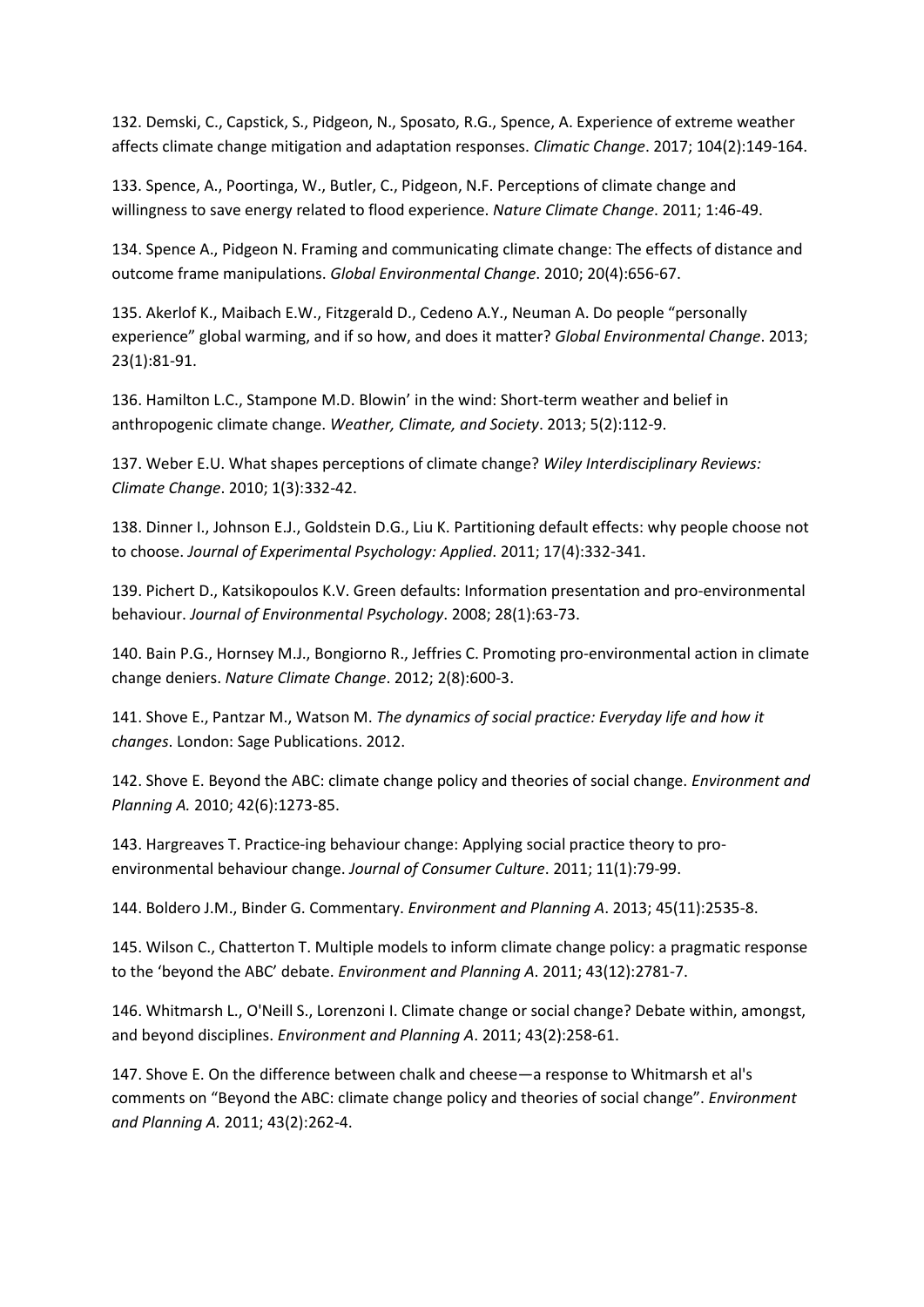148. Lorenzoni I., Pidgeon N.F. Public views on climate change: European and USA perspectives. *Climatic change*. 2006; 77(1):73-95.

149. Little, D. (2013). Methodological localism and actor-centered sociology. Understanding Society. <http://undsoc.org/2013/01/16/methodological-localism-and-actor-centered-sociology/>

150. Maller C., Strengers Y. The global migration of everyday life: Investigating the practice memories of Australian migrants*. Geoforum*. 2013; 44:243-52.

151. Reckwitz, A. Toward a theory of social practices: A development in culturalist theorizing. *European Journal of Social Theory*. 2002; 5(2):243-63.

152. Shove E., Pantzar M. Consumers, Producers and Practices Understanding the invention and reinvention of Nordic walking. *Journal of Consumer Culture*. 2005; 5(1):43-64.

153. Spurling N., McMeekin A., Shove E., Southerton D., Welch D. *Interventions in practice: reframing policy approaches to consumer behaviour*. Manchester: Sustainable practices research group. 2013.

154. Schatzki T.R. *Social practices: A Wittgensteinian approach to human activity and the social*. Cambridge: Cambridge University Press; 1996.

155. Røpke I. Theories of practice—New inspiration for ecological economic studies on consumption. *Ecological Economics*. 2009; 68(10):2490-7.

156. Wang S., Shove E.A. How rounders goes around the world. In N. Thrift, A. Tickell, W. Rupp (Eds), *Globalization in practice*. Oxford: Oxford University Press. 2014. P.202-206

157. Foulds C., Robison R.A., Macrorie R. Energy monitoring as a practice: Investigating use of the iMeasure online energy feedback tool. *Energy Policy*. 2017; 104:194-202.

158. Hargreaves T., Nye M., Burgess J. Making energy visible: A qualitative field study of how householders interact with feedback from smart energy monitors. *Energy Policy*. 2010; 38(10):6111- 9.

159. Gram‐Hanssen K. Standby consumption in households analyzed with a practice theory approach. *Journal of Industrial Ecology*. 2010; 14(1):150-65.

160. Whitmarsh L., Seyfang G., O'Neill S. Public engagement with carbon and climate change: to what extent is the public 'carbon capable'? *Global Environmental Change*. 2011; 21(1):56-65.

161. Cass N., Faulconbridge J. Commuting practices: New insights into modal shift from theories of social practice. *Transport Policy*. 2016; 45:1-4.

162. Watson M. How theories of practice can inform transition to a decarbonised transport system. *Journal of Transport Geography*. 2012; 24:488-96.

163. Schatzki T.R. *Where the action is (on large social phenomena such as sociotechnical regimes).* Sustainable Practices Research Group, Working Paper. 2011. http://www.sprg.ac.uk/uploads/schatzki-wp1.pdf